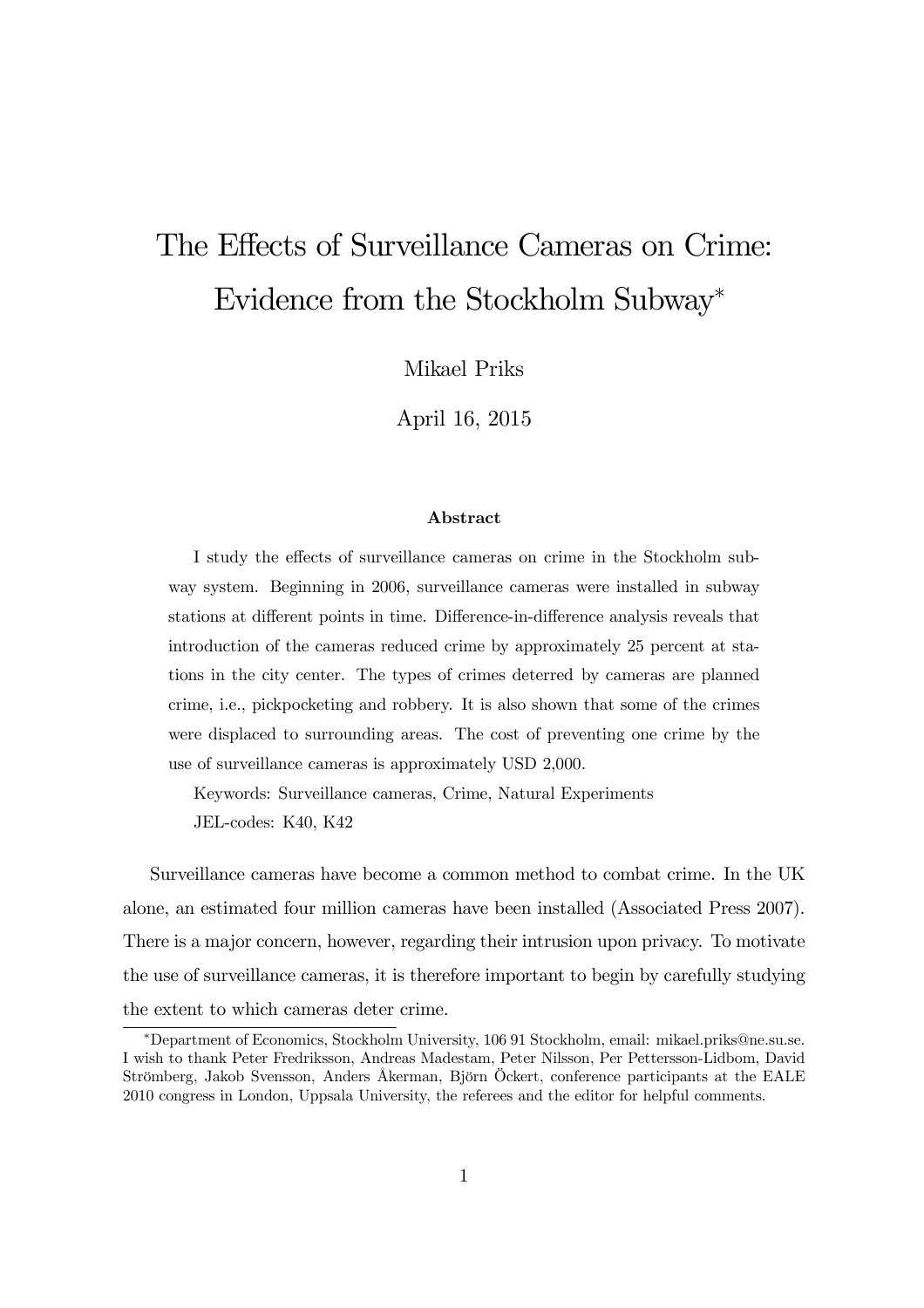Here, I exploit the fact that surveillance cameras were introduced in the Stockholm subway system at different points in time during the period 2006-2008. Surveillance cameras were found to reduce the overall crime rate by approximately 25 percent at stations in the city center. Such a station recorded on average approximately 11 crimes per month before introduction of the cameras. The reduction therefore amounts to approximately 3 fewer crimes per station and month. The effect was immediate, which indicates that it was due to deterrence, and lasting. The analysis also shows that the cameras did not deter crime in the periphery.

I also had access to data on crime in the areas adjacent to the subway stations. The results indicate that 15 percent of the deterred crimes appear to have been displaced to the area surrounding the stations where cameras were not used.

A cost-benefit analysis reveals that surveillance cameras annually deter approximately 560 crimes, 75 of which are displaced to places nearby, at a cost of USD 1 000,000. Hence, the cost of preventing one crime is estimated to approximately USD 2,000.

In a standard economics model, criminals receive utility from committing a crime and disutility from getting caught, which depends on the monitoring technology as well as the extent to which criminals care about this cost. This implies that some types of crimes should be more sensitive to camera surveillance than others.

Criminals who commit planned crimes, such as professional pickpockets and robbers, are likely to be observant to surveillance cameras not only because they tend to be cautious, but also because the cameras constitute a large threat ex post when victims report a felony. On the other hand, criminals involved in drug-related crimes (drug dealing, possession and use) may be under the influence of drugs and therefore less cautious. In such instances, there are also normally no victims involved who would call for the assistance of camera surveillance in a prosecution. Crimes that are committed in the heat of the moment, such as assault, should also be less sensitive to cameras surveillance.

The results are in line with these predictions. Planned types of crime were reduced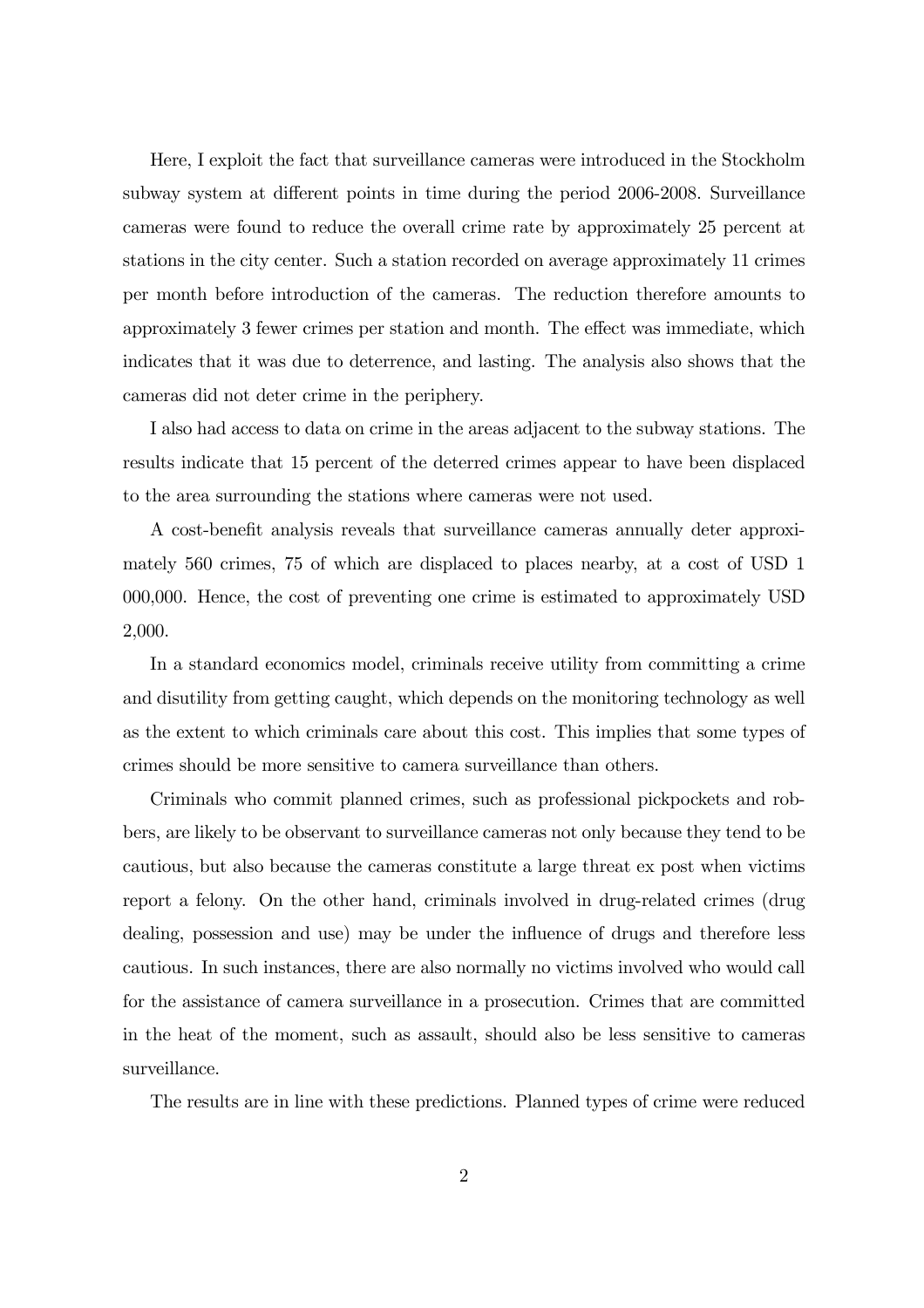to a large extent (pickpocketing by 20 percent and robbery by 60 percent) but drugrelated crime and assaults were unaffected by the cameras. Moreover, 15 percent of the deterred pickpocketing incidents were displaced to the adjacent area and, as expected, drug-related crime and assaults outside stations were unaffected by the cameras.

Why, then, do cameras tend to deter planned crime in the city but not in the periphery? Since organized gangs prey in stations in the city where there are many victims (pickpocketing constitutes 16 percent of crime at city stations and only 8 percent elsewhere), deterrent effects there are to be expected. Moreover, since guards and police officers patrol closer to the stations in the city as compared to the suburbs, cameras should be relatively efficient in the city in the sense that law enforcement officials can use them for a rapid response by guards and police. In the suburbs, this process takes more time, so that criminals have more leeway to escape. I am not able to discriminate between these two different hypotheses, however.

A few studies have examined the effects of cameras in subway stations; see Burrows (1980), Webb and Laycock (1992), and Grandmaison and Tremblay (1997). However, in the first two studies, the installation of cameras was accompanied by other interventions, such as passenger alarms and mirrors, and in the last two there were no signs to signal the presence of cameras. Grandmaison and Tremblay (1997) study a pilot project in Montreal where 13 out of 54 subway stations were selected for the project. This selection was not random and large stations with considerable crime were overrepresented. Apart from Webb and Laycock (1992), who show a temporary effect of cameras on robbery, this literature does not find that cameras have any deterrent effects.

Another aspect of the literature examines the effects of surveillance cameras on crime in more general terms. King et al. (2008) evaluate a program where surveillance cameras were introduced on the streets in San Francisco. Interestingly, they too find that the cameras reduced property crimes by approximately 20 percent and that violent crime was unaffected by the introduction of cameras. Priks (2014) shows that surveillance cameras reduce unruly behavior inside soccer stadiums. Welsh and Fer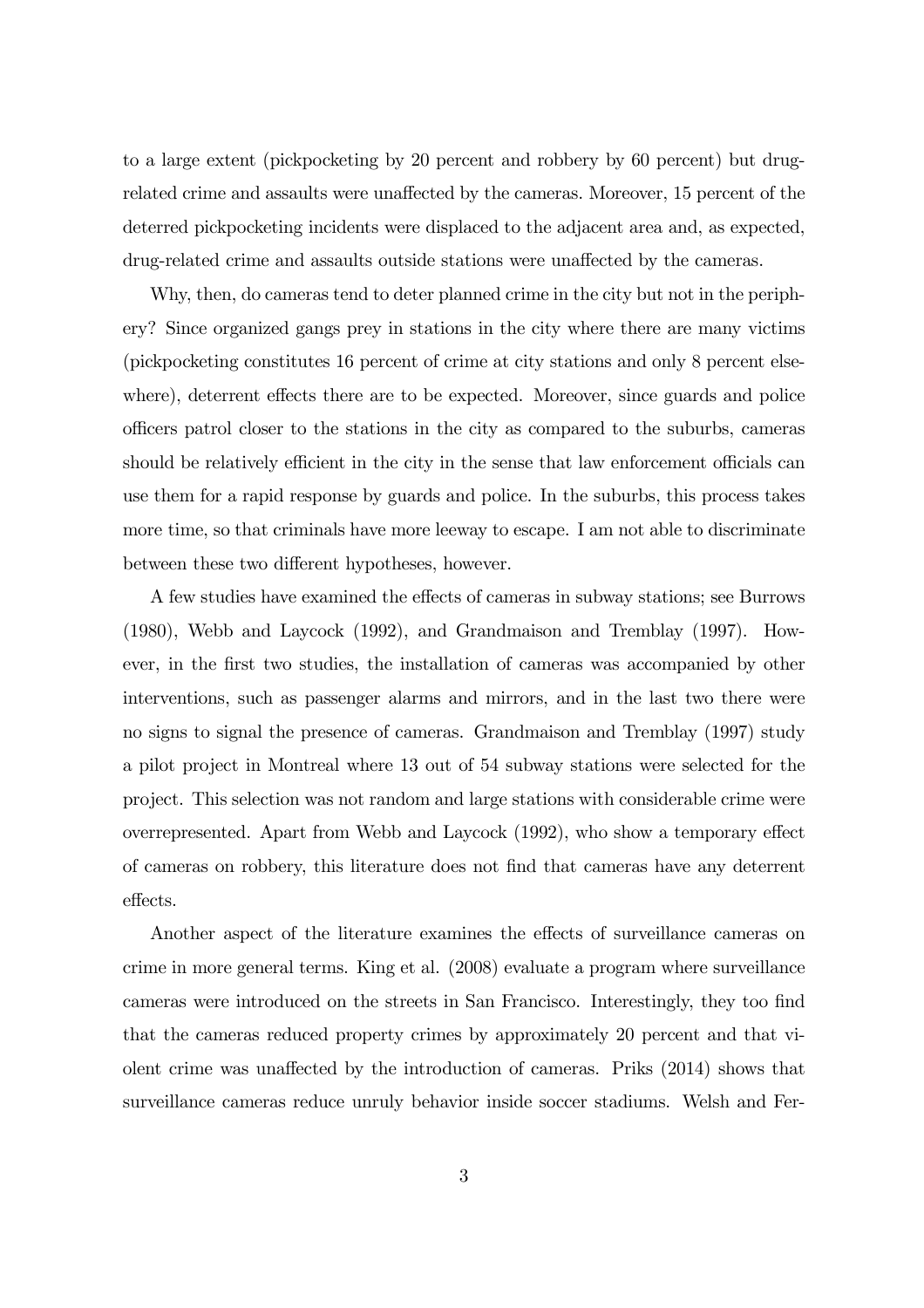rington (2003 and 2009) report evidence from a number of papers analyzing the effects of cameras on street crime, burglary and auto theft in public areas. These studies use before-and-after measures of crime and mostly comparable control areas but they tend to suffer from the fact that either the installation of surveillance cameras was potentially endogenous to previous crime<sup>1</sup>, or that several types of interventions were introduced simultaneously, or both. Setting the identification problems aside, the overall result from this literature indicates that cameras deter property crime in parking lots only.<sup>2</sup> This literature also reveals no or small displacement effects (see Welsh and Farrington 2003, Gill and Spriggs 2005 and Waples et al. 2009).<sup>3</sup>

In this paper, I used placebo treatments for the time periods before the cameras were installed and found no evidence of significant changes in crime prior to the installation of cameras. This, in combination with the fact that the introduction of surveillance cameras was the only policy intervention, allows me to address the deterrent effect of the cameras.

The outline is as follows. Section 2 describes the data. Section 3 reports the empirical strategy and results. Section 4 analyzes displacement effects. Section 5 provides a discussion.

#### 1 Data

The dates of installation of the cameras were obtained from the Stockholm Public Transit Authority, Storstockholms Lokaltrafik (SL). SL is owned by the Stockholm

<sup>1</sup>For example, if surveillance cameras are installed due to an increased level of crime, then individuals potentially subject to crime may change their behavior due to the elevated crime level rather than to the cameras.

<sup>&</sup>lt;sup>2</sup>A notable example of an extensive study is Gill and Spriggs (2005) who analyze the effect of 13 camera projects in England in a wide range of environments where the introduction was not random. They conclude that "Even when changes /in crime/ have been noted, with the exception of those relating to car parks, very few are larger than could be due to chance alone and all could in fact represent either chance variation or confounding factors" (Gill and Spriggs, 2005, p. 43).

<sup>&</sup>lt;sup>3</sup>The paper is also related to the recent economics literature, which addresses the causal relationship between policing and crime by using instruments (Levitt, 1997) or natural experiments (Di Tella and Schargrodsky, 2004, Klick and Tabarrok, 2005, Poutvaara and Priks, 2009, Draca et al., 2010 and Machin and Marie, 2010). Moreover, for a discussion of the effect of surveillance cameras on terrorism, see Stutzer and Zehnder (2013) and references therein.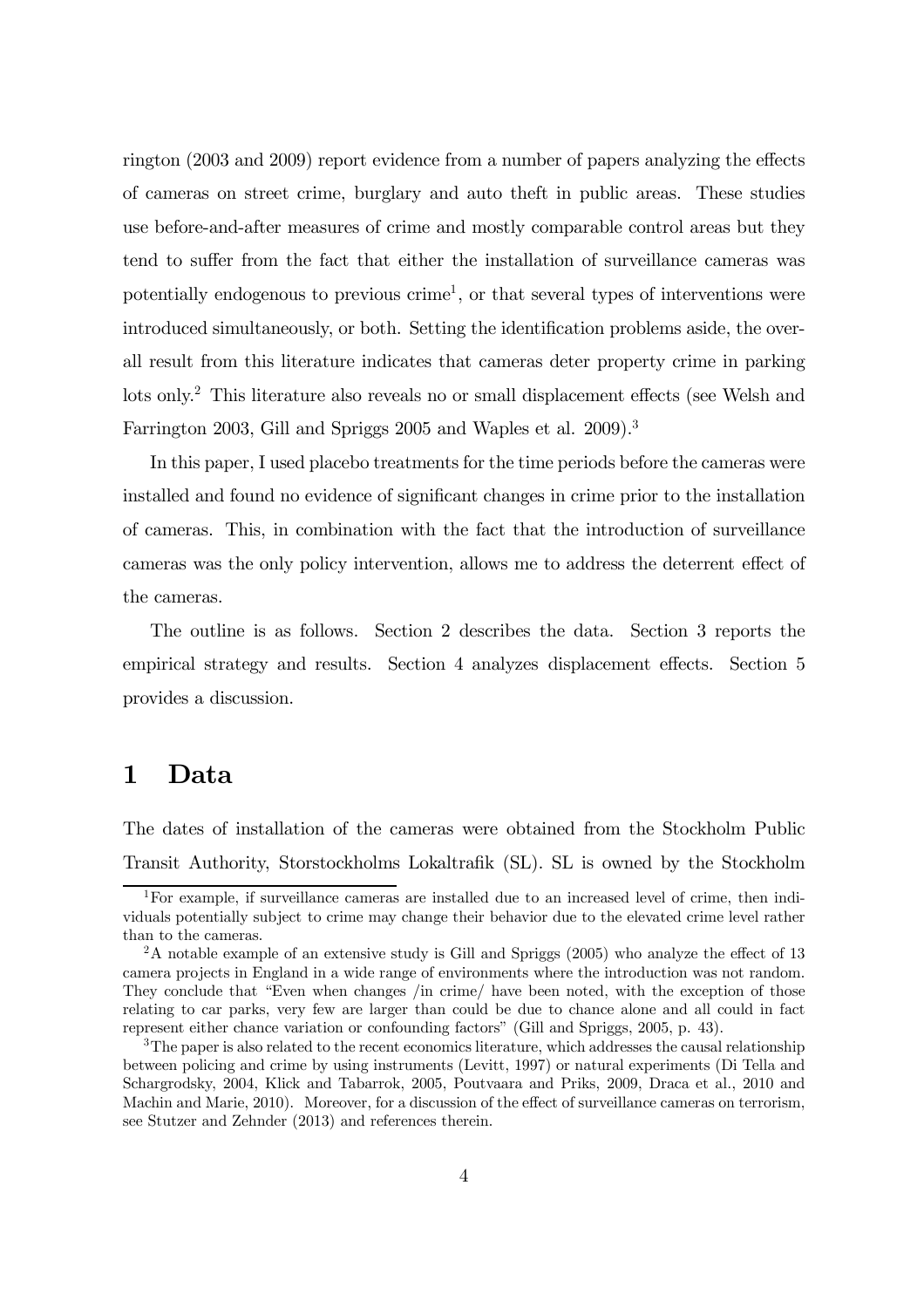County Council. It operates parts of the public transport system in Stockholm County and is responsible for selling the rights for private firms to operate other parts of the system, such as the subway network. Prior to 2006, there were no surveillance cameras in the subway stations. Towards the end of 2006 and continuing through 2007 and 2008, SL installed surveillance cameras in all of the stations. According to Swedish law, the use of surveillance cameras has to be clearly indicated. Signs are displayed at the entrances to every subway stations as well as on the platforms, next to the signs displaying the direction of the trains.

SL operates a call center where passengers and the public can phone in and provide information about ongoing crime. This center, which was already in place prior to introduction of the cameras, is manned by three officers at all times. Following a phone call, the officers can use the cameras in real time to command guards to the crime scenes.

According to the employees at SL in charge of the operation there was no concurrent joint project and the introduction of cameras was not prompted by a rise in crime.<sup>4</sup> The main purpose was instead to increase the passengers' perception of safety partly by enhancing fire safety.<sup>5</sup> The installations therefore began in some underground stations with only one exit. After this was completed, SL did not request any particular order. However, the order of introduction was to some extent influenced by the exogenous circumstance that the application time for permits to use cameras varied (from 48 to 184 days).

A potential concern might be that the order of the introduction was somehow released in the media and that criminals could thereby take extra precautions in advance. But according to the employee in charge of the installations, Mats Lönn, the list was secret except for some suppliers of goods that were informed. Another aspect is that criminals could observe employees as they installed the cameras. But this process

<sup>4</sup>There was, however, ongoing work to replace turnstiles. But according to Helena Nýlen, the employee in charge of this project, to the extent new turnstiles were introduced during the time period under study, they were independent of the installation of surveillance cameras.

 $5$ The information is obtained from e-mail correspondance with Lennart Argin in 2008 and telephone calls with Mats Lönn and Jan Ekström in February 2013.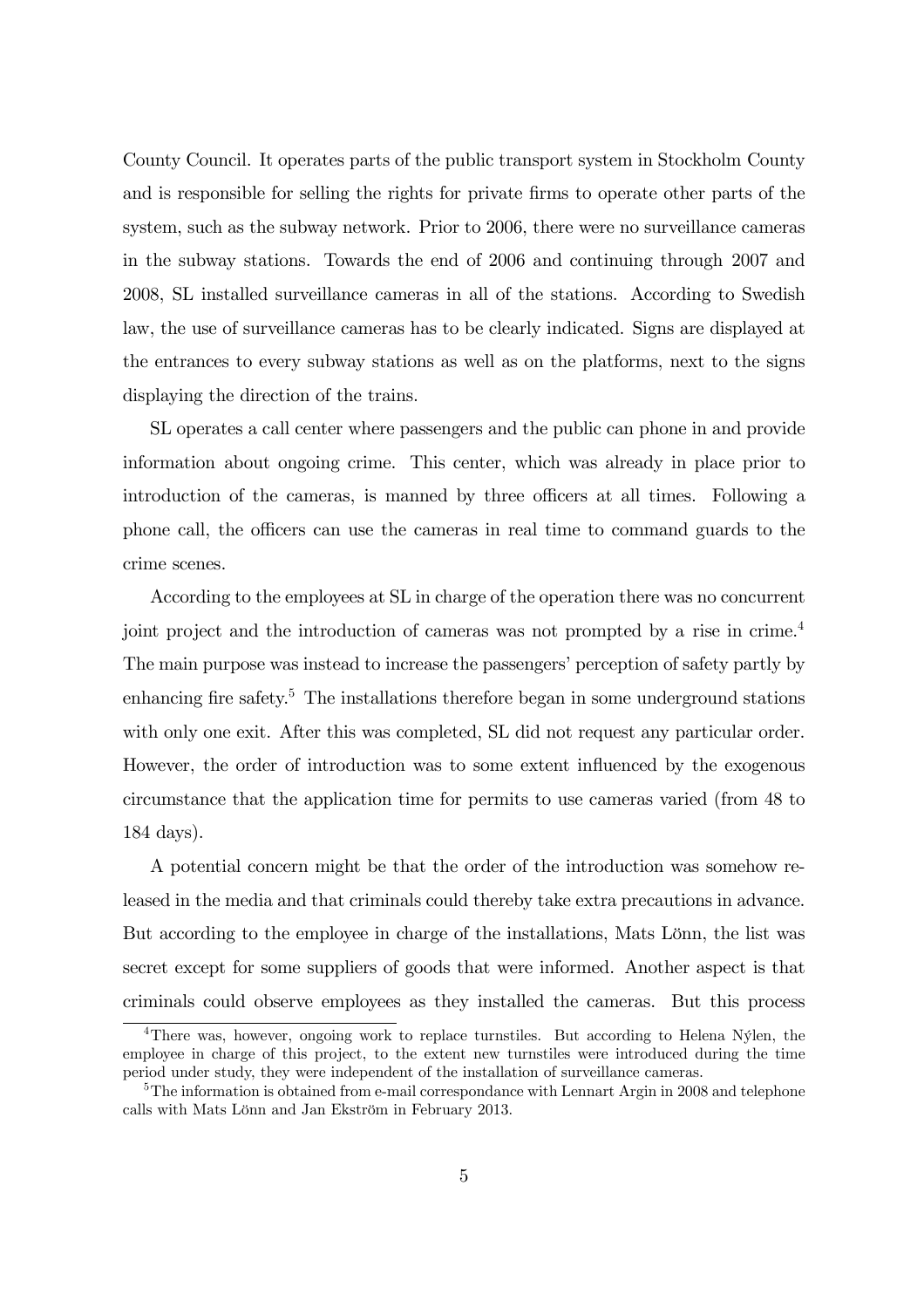only took between a few days and, in rare cases, a couple of weeks, so it should not substantially influence the analysis.

I used daily data from January 1, 2004 to December 31, 2009. I had access to the exact dates of installation in all 100 stations, apart from the two suburb stations Gubbängen and Axelsberg and the city station Östermalmstorg, which I therefore excluded.

Figure 1 is a map of the Stockholm subway system. As in many other cities, it is characterized by some very large stations in the city center, which serve as modes for several lines, and many much smaller stations in the suburbs which are served by only one line. The branches of all three lines pass through the central station, T-Centralen, which is by far the largest station both in terms of crime and the number of passengers. I define stations within the major junctions Fridhemsplan, Östermalmstorg, Medborgarplatsen and Liljeholmen as city stations.<sup>6</sup>

Figure 2 illustrates the distribution of the timing for introduction of the cameras. It shows that surveillance cameras tended to be installed somewhat earlier in the city as compared to the suburbs. On the other hand, the largest station (T-Centralen) was not among the early stations (cameras were installed in February 2007) and the third largest station in terms of number of passengers (Fridhemsplan) had cameras installed as late as January 2008.

Data on crime were obtained from the Swedish National Police Force and refer to all crimes filed containing words related to "subway station" during the period under study. I have coded crimes that according to the police took place outside the entrances separately. To do this consistently, I scrutinized the data set manually and coded the observations as taking place outside the station if one of the following words were included: outside, parking lot, bicycle stand, close to, next to, by, and bus stop. Apart from isolating the effect inside stations, this allows me to study displacement effects.

The types of crime are coded in a very detailed way. The data set obtained covers

<sup>6</sup>The stations Tekniska Högskolan and Stadion are relatively centrally located and also relatively large. They are nevertheless defined as non-city stations because they are located outside the major junction Östermalmstorg. Defining these two stations as city stations does not affect the results qualitatively.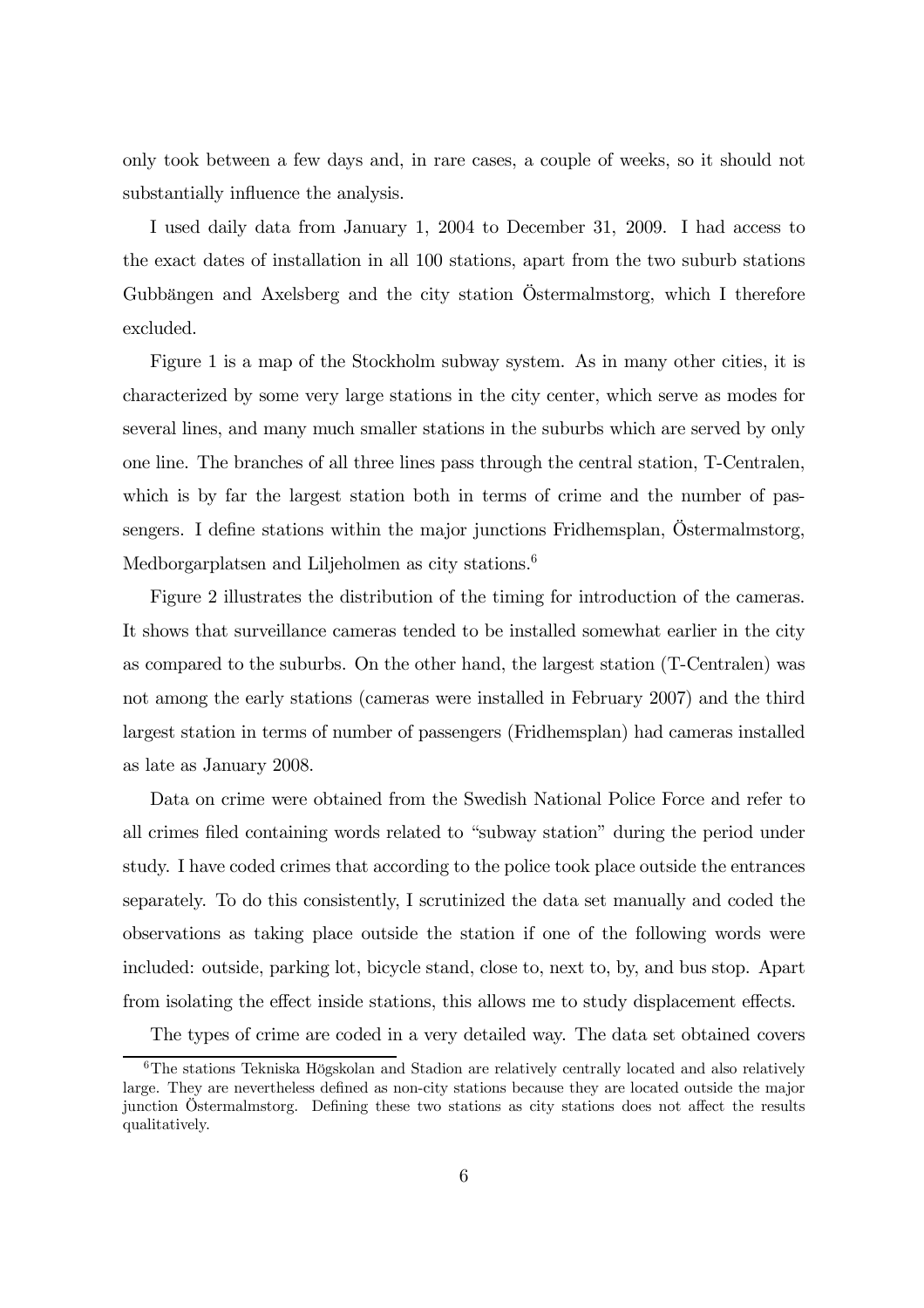214 types of crime in the subway. When grouped together into categories, the most common types of crime in the subway are drug-related incidents (17 percent), assault (16 percent), pickpocketing (12 percent) and violence against officials (12 percent).<sup>7</sup>

Table 1 shows the summary statistics for crime in the city center and outside the city center as well as crime inside and outside the stations and the number of passengers. Figure 3 plots crime in 2004 and month of installation in the city center (starting in September 2006). In line with the information provided by SL officials, there is no correlation between installation time and high-crime stations.<sup>8</sup>

Figure 4 shows the overall level of crime per day in the subway stations on a monthly basis. According to statistics from SL, the number of passengers declines during the summer. There are 10 percent fewer passengers as compared to the average in June, 35 percent fewer passengers in July, and 15 percent fewer passengers in August. The figure shows a pattern whereby crime follows these fluctuations. The crime level is quite low in the summer, particularly in July. There is also an increase in crime towards the end of 2008.

#### 2 Method and results

I began by estimating the effects of cameras in the subway system as a whole and then in the city separately. Let  $Y_{it}$  denote the number of reported crimes per passenger at station i in period t, where days is used as the unit of analysis.<sup>9</sup> I ran the following OLS regression:

$$
Y_{it} = \alpha_i + \beta camera_{it} + \theta_t + \omega_{it} + v_{it}
$$
\n<sup>(1)</sup>

 ${}^{7}$ A common type of vandalism, graffiti, is excluded from the data set. At the end of the time period under study, the police began to include it in a data base, which increased the number of reported crimes dramatically.

<sup>8</sup>The outlier in Figure 3 is the central station where more crimes are commited compared to the other stations in the city.

<sup>&</sup>lt;sup>9</sup>I use crime divided by the average number of passengers per station to ensure that it is not changes in the number of passenger that drive the results. Dividing crime by passenger per year yields similar results. The results are also similar, albeit somewhat smaller, when crime is used as dependent variable.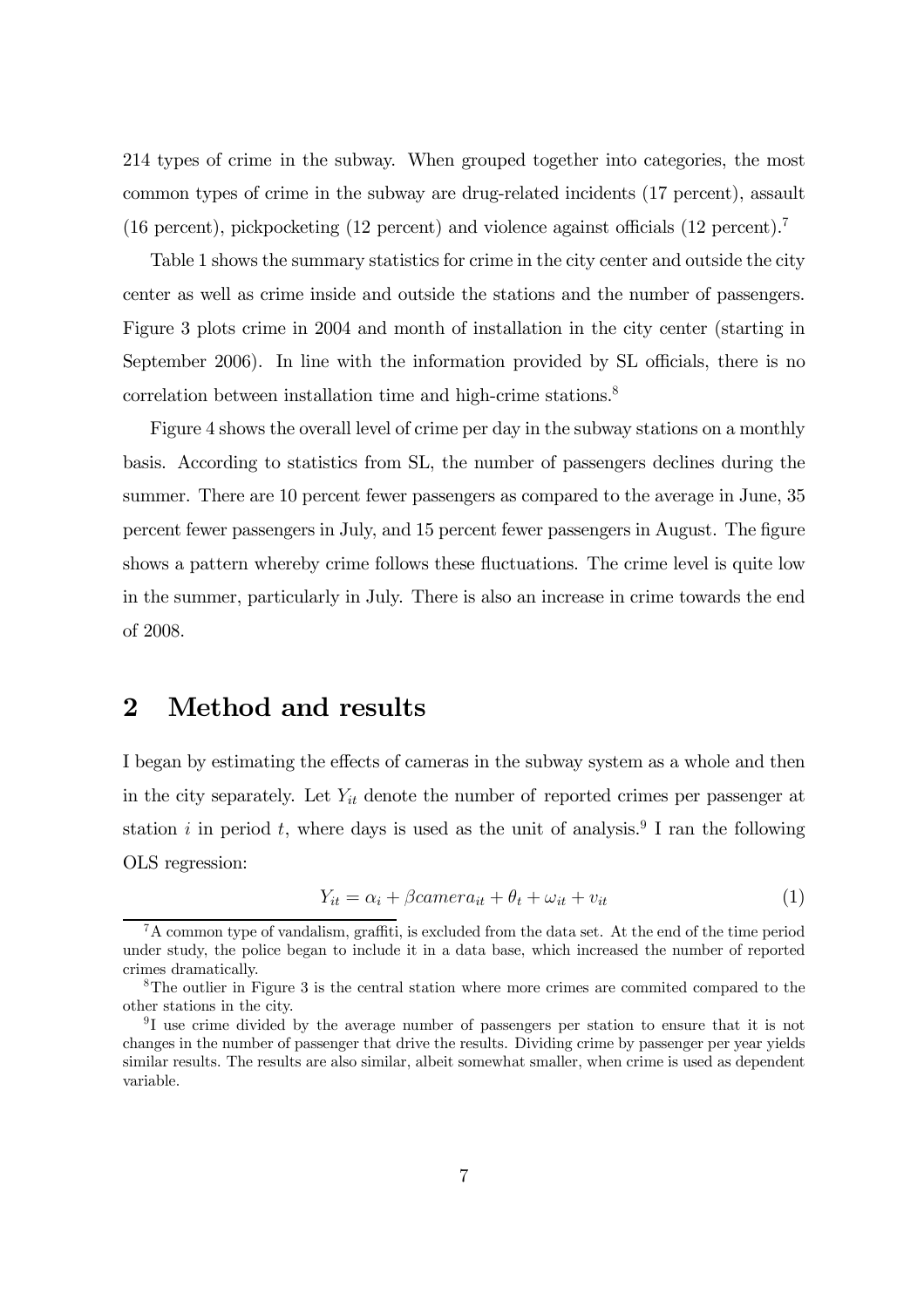where  $\alpha_i$  is a station fixed effect. Camera equals 1 for days when cameras were installed and 0 otherwise. Parameter  $\beta$  measures the effect of having cameras in the areas studied (the whole subway system or in the city). Parameter  $\theta_t$  denotes time-specific (year or day by year) fixed effects in period  $t$ . This is a difference-in-difference design that allows me to identify the effects of cameras on crime. In some specifications, I also allow for station-specific linear trends  $\omega_{it}$ . Adding these trends is essentially a type of regression discontinuity design, with time as the "running variable", which allows a study of the jump at the time of introduction of cameras. In the baseline specifications, all stations are equally accounted for independently of their size. In some specifications, I weighted the observations by the number of passengers per station.<sup>10</sup> Standard errors are clustered by station in all specifications.

I also ran the following OLS equation using the whole data set assuming that time trends in the city and outside the city were the same:

$$
Y_{it} = \alpha_i + \beta camera_{it} + \gamma Camera_{it} * city_t + \theta_t + \omega_{it} + v_{it}
$$
 (2)

City equals 1 if the station is defined as located in the city and 0 otherwise. Parameter  $\beta$  measures the effect of having cameras at the 80 stations that are not included in the city sample.  $\beta + \gamma$  measures the effect of surveillance cameras on crime at the 17 stations included in the city sample.

In order to study trends, the break at the time of introduction and possible dynamic effects, I also performed an event time study where I ran a similar regression as in equation (1) except that  $\alpha$  mera<sub>it</sub> was divided into monthly event time dummy variables  $\sum_{\tau=-T}^{T} \beta_{\tau}$ camera<sub>i</sub>, The event time indicator variables track the month when cameras were introduced in one of the stations and the months prior and subsequent to the introduction.

Table 2 reports the main results. Columns 1 and 2 show that there is no general effect of surveillance cameras on crime in the subway system as a whole. Columns

 $10$  If the effect of surveillance cameras is homogeneous across stations, then the weighting should not matter for the coefficients. However, I also use weighted regressions, which measure the probability for a passenger to be a victim of crime, since it is possible that the effects differ across stations.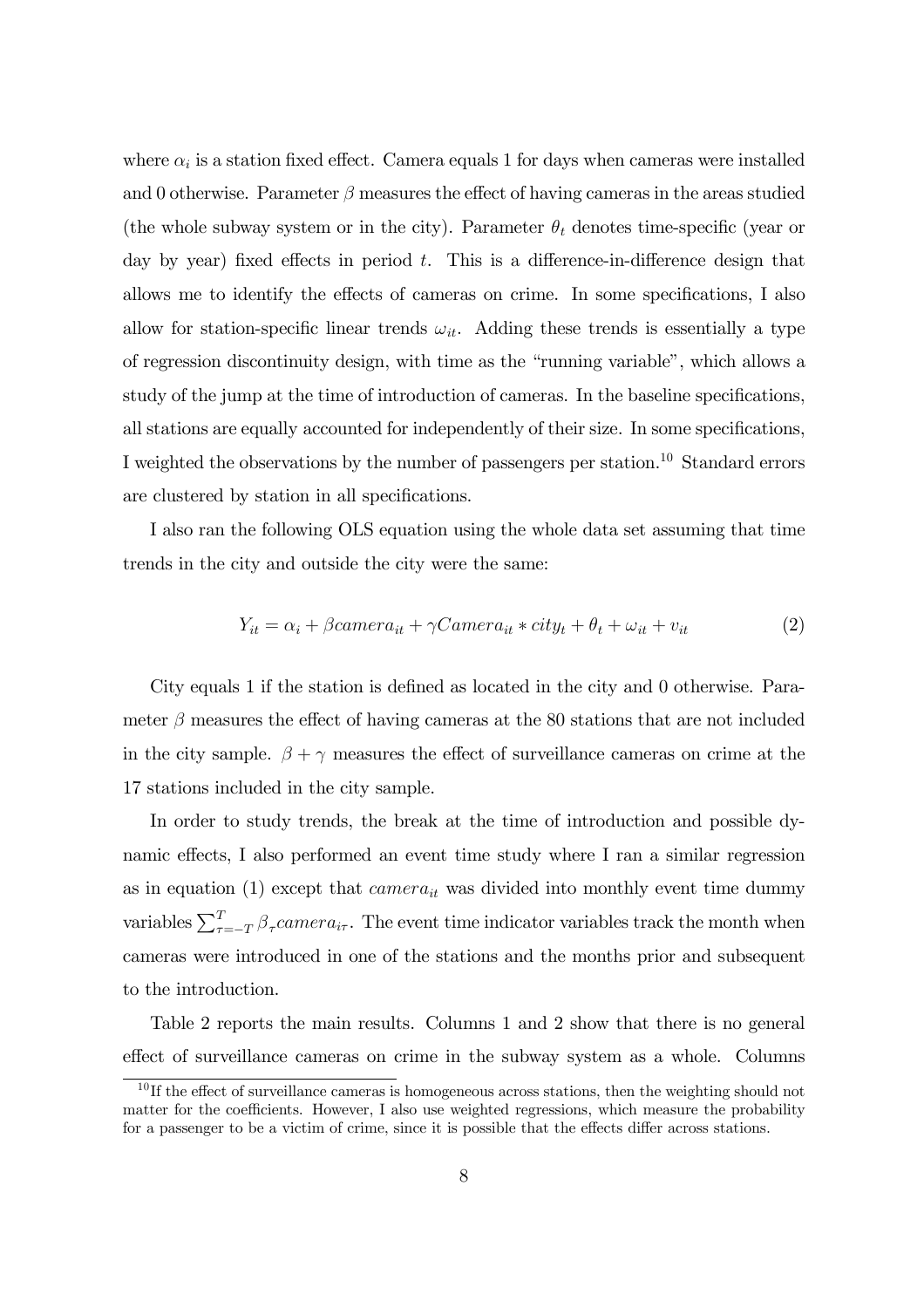3-6 present the results from regressions where the sample is the city center. Column 3 reports the results with year fixed effects and the other columns day by year fixed effects. Column 5 reports the results when station-specific linear trends are added and in Column 6 the observations are weighted by the number of passengers per station. The estimated effect of the cameras on crime in the city is large and highly significant in all specifications. Column 7 reports results from an interaction model where the whole data set is included. Column 8 reports results from the same regression with station-specific trends. The F-test of the joint significance of the variable Camera and the interaction variable Camera\*City shows that the result is highly significant in both specifications.<sup>11</sup> The average number of crimes per day and passenger (multiplied by 10,000) before the introduction was 0.11. Using the identical estimated effects from the specifications in columns 4 and 5, -0.029, the introduction of cameras reduced crime in subway stations in the city by approximately 25 percent. Since an average station in the city had 132 crimes per year before cameras, the reduction amounts to 33 crimes per station and year.

Table 3 reports results for planned crimes that involve victims (pickpocketing and robbery). I first used year fixed effects reported in Column 1 and then day by year fixed effects. In Column 3, the observations are weighted by passengers. Column 4 and 5 show results from regressions using the full sample. In Column 5, stationspecific linear trends are also included. All evidence point to that cameras reduce pickpocketing. Using the identical estimates from specifications reported in columns 1, 2 and 3, pickpocketing was reduced by approximately 23 percent compared to the average of 0.017 without cameras in the city. Specifications 6-10 report the effects on robbery. While robberies are usually very severe, they are also very rare crimes (there are 166 incidents in the city center sample). This result should therefore be interpreted with considerable caution. When the city center sample is used, cameras significantly reduced robbery (specifications 6 and 7; specification 8 is significant just below the 10 percent level). However, the result is not robust to using the interaction model

<sup>&</sup>lt;sup>11</sup>Clustering on stations should alleviate the issue of serial correlation. However, as a further robustness check, I collapsed the data into months and weeks, which did not alter the results.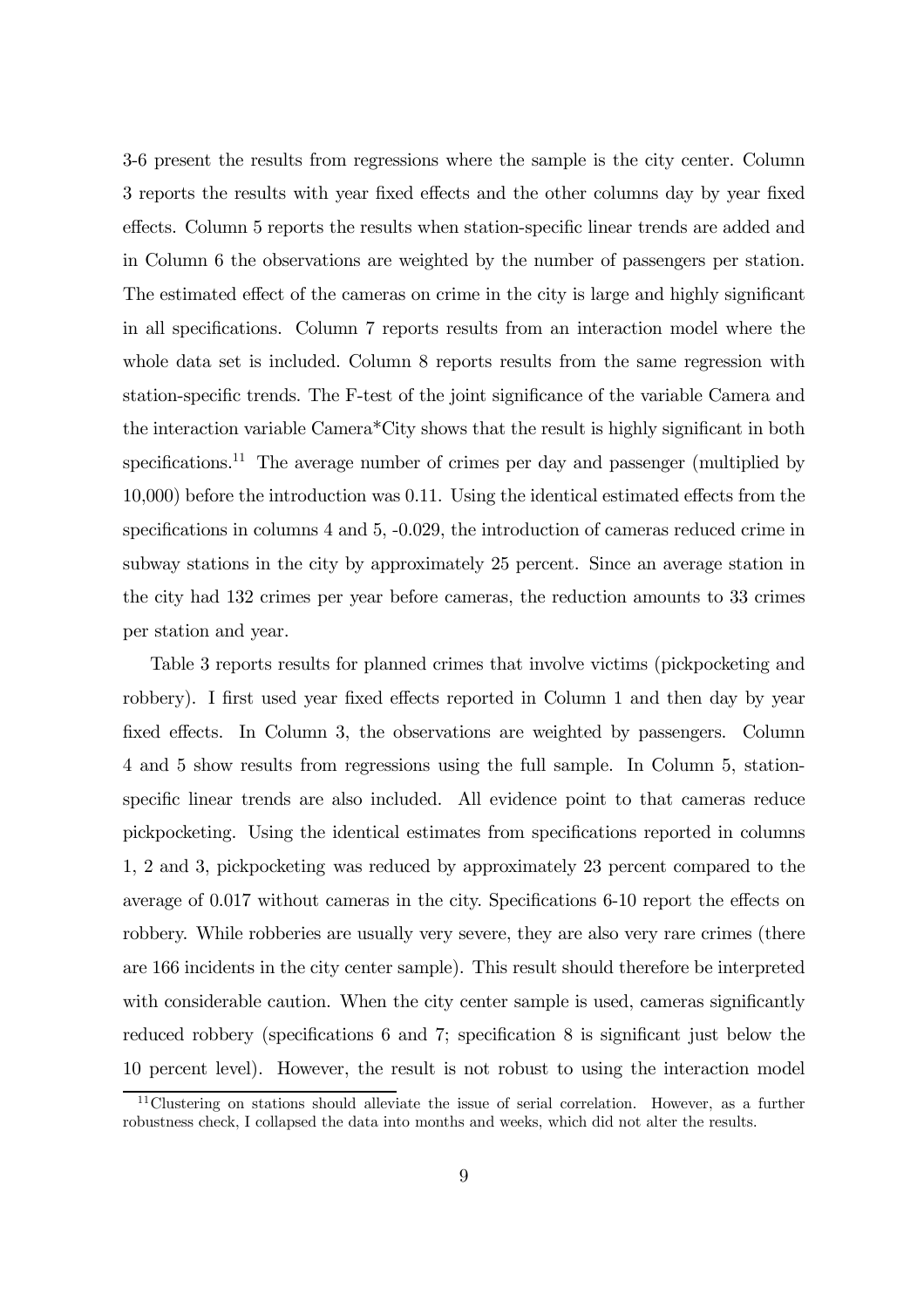(specifications 9 and 10). The size of the effects varies and amounts to, on average, reductions of approximately 60 percent.

Table 4 reports regressions from drug-related crime and assaults; apart from the regression reported in column 9, none of the ten specifications in this table show deterrent effects of cameras. This is unsurprising in the sense that potential criminals may be influenced by drugs and commit crimes in the heat of the moment, which is likely to reduce their awareness of camera signs. Moreover, in the case of drug dealing none of the parties will report the crime so that cameras can be used ex post.

To exclude the possibility that the results are not driven by trends, as well as to study the break at the time of introduction and possible dynamic effects, I also performed an event time analysis of the effect of cameras on crime in the city center. Figure 5 plots month event time coefficients using station and year fixed effects. Event time zero corresponds to the month the policy is introduced in a station. The event time coefficients denote the average number of incidents per passenger in month  $\tau$  relative to the number of incidents per passenger in the month preceding introduction of cameras. The bars show 95% confidence intervals and standard errors are clustered by station. Prior to the introduction of surveillance cameras, no single month is significantly different from zero. Following the introduction of cameras, there is a reduction in crime per passenger. All the subsequent coefficients lie below the reference group (t-1) and several of the event months are significantly different from zero. Some of the coefficients of the last event months are markedly lower than before. The number of observations falls rapidly in the initial and final periods, which explains the large standard errors. A balanced panel would include 32 event-time dummies in addition to the reference category prior to the introduction and 23 subsequent periods with 510 observations in each period. Such a window highlights the fact that there is an immediate and lasting reduction in crime where ten periods are significantly different from zero subsequent to the introduction.

In a similar robustness test, Table 5 reports several placebo treatments for the time periods prior to introduction of the surveillance cameras. Column 1 reports 12 placebo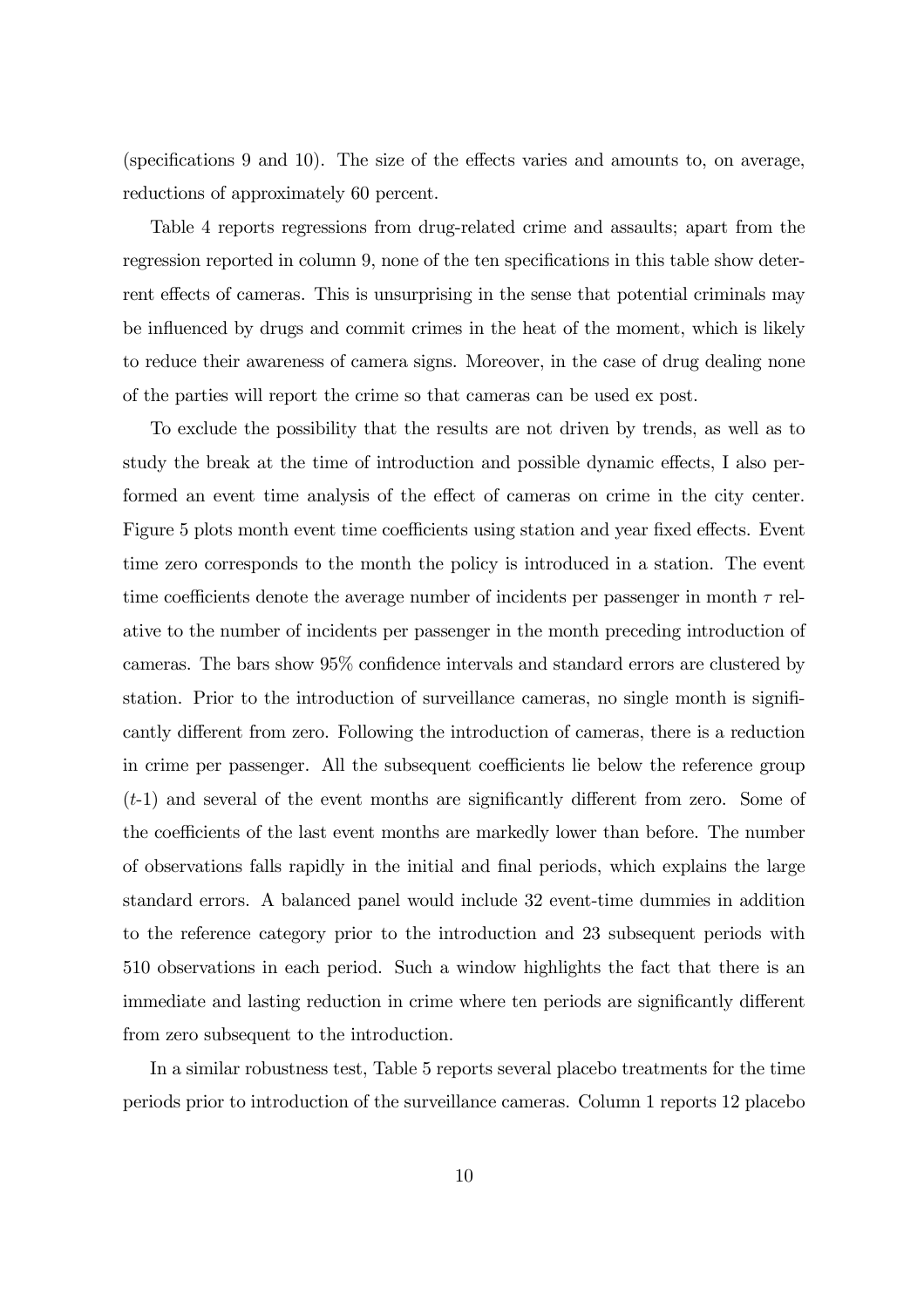month prior to the introduction of cameras and column 2 reports 18 placebo months. The placebos are both positive and negative and none of them are significant. The true camera dummy is highly significant in both specifications. This indicates that the introduction of cameras was exogenous to previous crime.

In sum, the evidence indicates that surveillance cameras indeed reduce crime in stations in the city center. The effects seem to be due to deterrence as opposed to incapacitation as crime was immediately reduced subsequent to the introduction of cameras. Moreover, pickpocketing is the most common crime to be reduced by cameras and since the penalties for this type of crime are often fines, this also suggests that the effects observed are in fact due to deterrence.

### 3 Displacement Effects

The displacement effect may be addressed by using data on crime adjacent to the subway stations, i.e., where camera surveillance is not permitted. I also had access to data on crimes that took place just outside the subway stations, which include bus stops, parking lots or parking stands for bicycles. According to the regressions weighted by the number of passengers in Table 6 (columns 3-5), some of the deterred pickpocketing incidents inside stations were displaced to the area outside the stations. Relative to the average before cameras were installed, pickpocketing adjacent to the stations increased by approximately  $300$  percent, or 12 incidents per year.<sup>12</sup> Table 7 shows that when weighting the observations by the number of passengers, there is also a significant increase in crime per passenger just outside the stations in the central city following the introduction of cameras inside the stations. The increase was also very large, 130 percent. The average number of crimes just outside stations per station and year were approximately three. Based on the estimated 130 percent increase, the

<sup>12</sup>Robberies per passenger also tend to increase significantly, but there were only 9 incidents in the city center before cameras. Analyzing the effects on drug-related crimes and assaults outside city center stations provides a falsification test, as these types of crimes were not deterred by cameras. As expected, drug-related crimes and assaults outside stations were not affected by the introduction of cameras.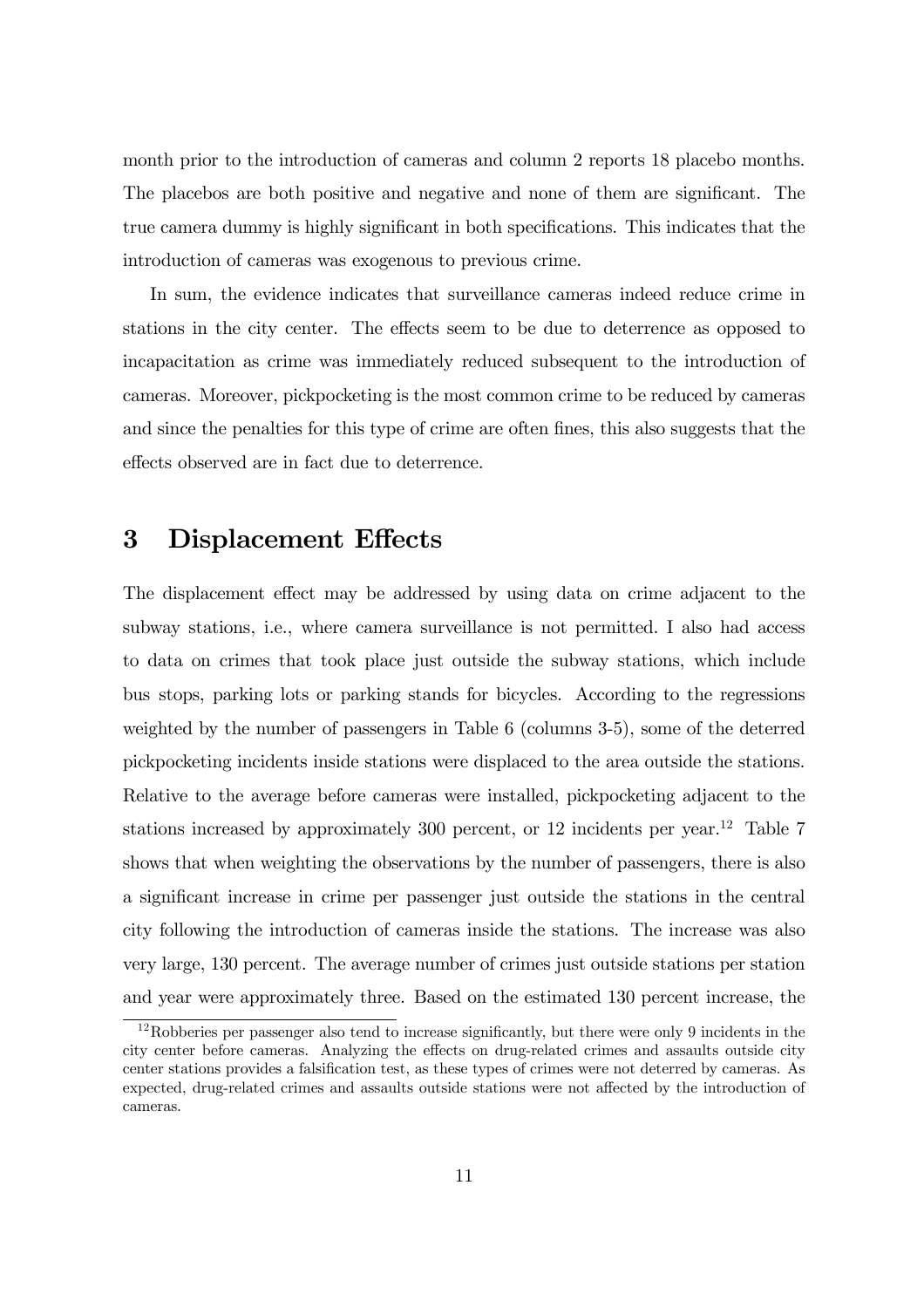introduction of surveillance cameras leads to a displacement effect amounting to four crimes per station and year. Note that the coefficients in the weighted regressions in Tables 6 and 7 are somewhat larger and the precision is better than in the non-weighted regressions. The unweighted regression on total crime in the city center sample, for example, is not significant (Column 2 in Table 7). On the other hand, the unweighted regression on pickpocketing reported in Column 2 in Table 6 is significant at the 11 percent level.<sup>13</sup>

However, since there are only 632 reported incidents in this data set, these results should be interpreted with considerable caution. Nevertheless, they indicate that some of the reduction in crime inside the stations in the city was displaced to the area adjacent to the stations.

#### 4 Discussion

Firms and governments in many countries increasingly use surveillance cameras in order to reduce crime. However, the potentially deterrent effects of such cameras are not yet well understood. In a natural experiment from the Stockholm subway system, surveillance cameras were found to reduce crime by approximately 25 percent at the stations in the city center, 15 percent of which was displaced to the vicinity.

In order to determine whether cameras should be used or not, it is also necessary to take the cost of the cameras into account. According to SL, the total costs of its cameras and the auxiliary equipment is SEK 33 million (approximately USD 5 million), and the cameras have to be replaced every fifth year. SL's call center had the same number of employees (15) before and after introduction of the cameras, so employee costs have not changed. I have estimated that cameras deter approximately 560 crimes per year at the subway stations. On the other hand, approximately 75 crimes were displaced to non-surveilled areas adjacent to the stations. Therefore, in total, assuming that there is no other displacement effect, there were 485 fewer crimes due to the cameras.

<sup>&</sup>lt;sup>13</sup>Moreover, the results of the interaction models without weights show significant results even though the size of the effects changes somewhat.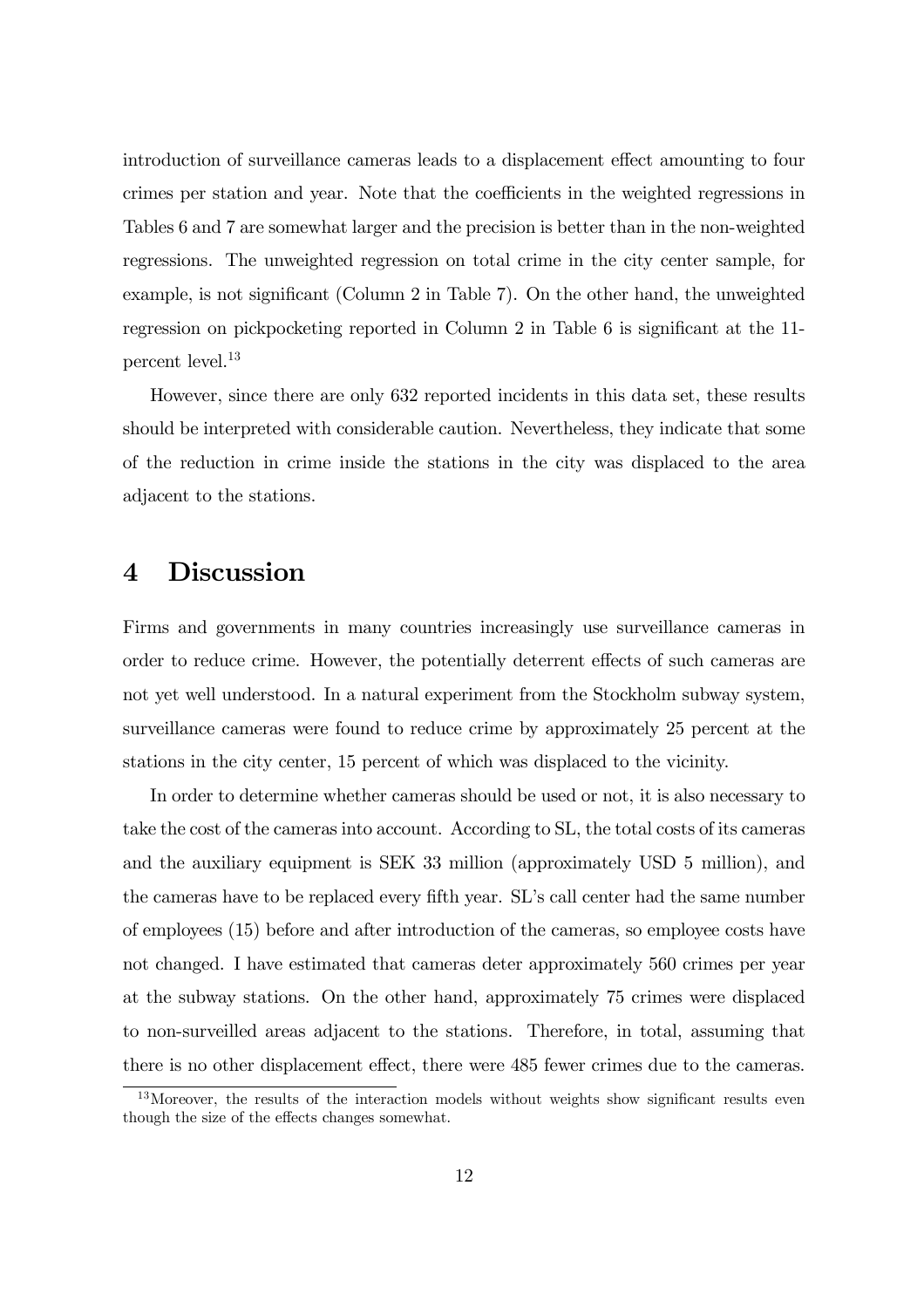Assuming also that there are no costs of intrusion on privacy, the cost of reducing one crime is approximately SEK 14,000 (approximately USD 2,000).

It should be noted that this paper deals with the deterrent effects of the cameras. However, surveillance cameras are sometimes used to gather evidence which, of course, is an additional benefit.

It is difficult to estimate the value of a crime that did not take place. Obviously, an individual who is subject to a crime incurs substantial costs. More generally, reduced crime rates enhance a feeling of safety among passengers. SL carries out annual surveys where passengers are asked about their satisfaction with SL. One part of this survey pertains to passenger' perception of their own safety. In the 2009 survey, it was reported that women traveling alone in the evening and at night felt 11 percent more safe in 2009 as compared to 2006 (AB SL Marknadsanalys 2009). Of course, it is not clear whether this change is due to the introduction of cameras. Nevertheless, it may indicate that cameras increase passengers' perception of safety which, after all, is the reason why they were installed in the first place. In sum, the benefit of surveillance cameras may be substantially higher than SEK 14,000. Under the assumption that crime is only displaced to areas adjacent to the subway stations, my policy conclusion is that the benefits of using cameras at subway stations in the city may well outweigh the costs. This is in line with the few existing cost-benefit analyses in this area (Skinns 1998 & Gill and Spriggs 2005).

Finally, this analysis does not allow me to say what might have happened if cameras had been installed solely at the city stations. But since the cameras seem to be more efficient in the city center, this could indicate that it is cost efficient to use cameras in the city center only.

Criminals who roam the subways in different countries are likely to be affected in similar ways by the presence of surveillance cameras. In fact, according to the Swedish police, pickpocketing is often commited by international gangs travelling around from one country to another.<sup>14</sup> Thus, the results may also provide an indication of the

<sup>14</sup>www.polisen.se/Lagar-och-regler/Om-olika-brott/Stold-och-grov-stold/Fickstolder-ochbagagestolder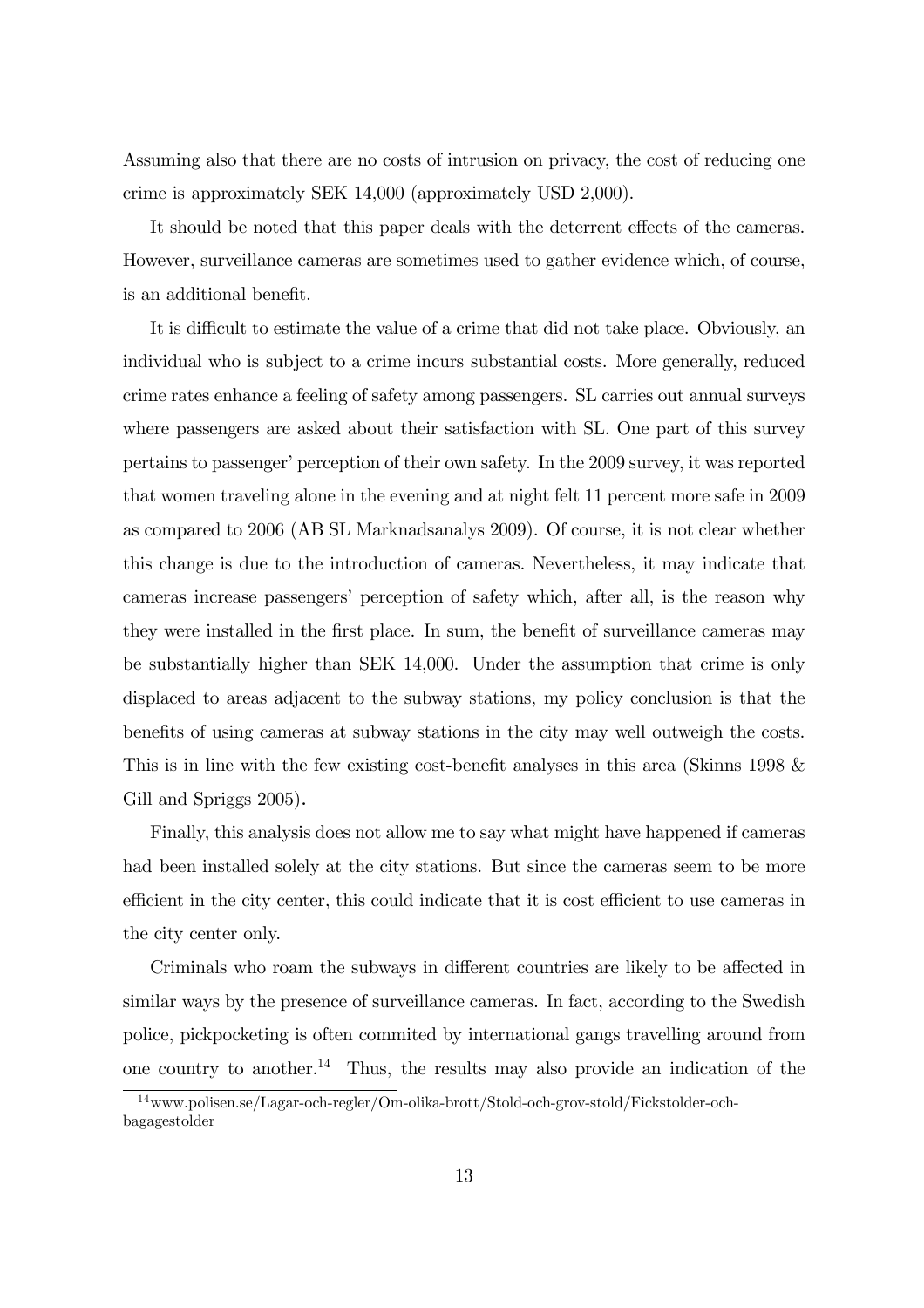effectiveness of cameras outside Sweden. Needless to say, more studies using exogenous variation and isolated policy intervention would certainly help policy makers when deciding whether surveillance cameras should be used or not.

## References

- [1] AB SL Marknadsanalys (Stockholm Public Transport Market Analysis) (2009), Upplevd kvalitetet i SL-trafiken (Survey on the Quality of Public Transport), Stockholm.
- [2] Associated Press, May 2 (2007). "U.K. privacy watchdog seeks more powers", New York Times.
- [3] Burrows J. N. (1980). "Closed circuit television and crime on the London Underground", in (R. V. Clarke and P. Mayhew, eds.), Designing out Crime. London: Home Office Research Studies.
- [4] Di Tella, Rafael and Schargrodsky, Ernesto (2004). "Do police reduce crime? Estimates using the allocation of police forces after a terrorist attack", American Economic Review, vol. 94(1), pp. 115-33.
- [5] Draca, M., Machin, S. and Witt, R. (2010). "Panic on the streets of London: police, crime and the July 2005 terror attacks", American Economic Review, vol. 101(5), pp. 2157-81.
- [6] Gill M. and Spriggs A. (2005), "Assesing the impact of CCTV", Home Office Research Study 292.
- [7] Grandmaison, R. and Tremblay, P. (1997). "Évaluation des effets de la télésurveillance sur la criminalité commise dans 13 stations du Métro de Montréal", Criminologie, vol. 30(1), pp. 93-110.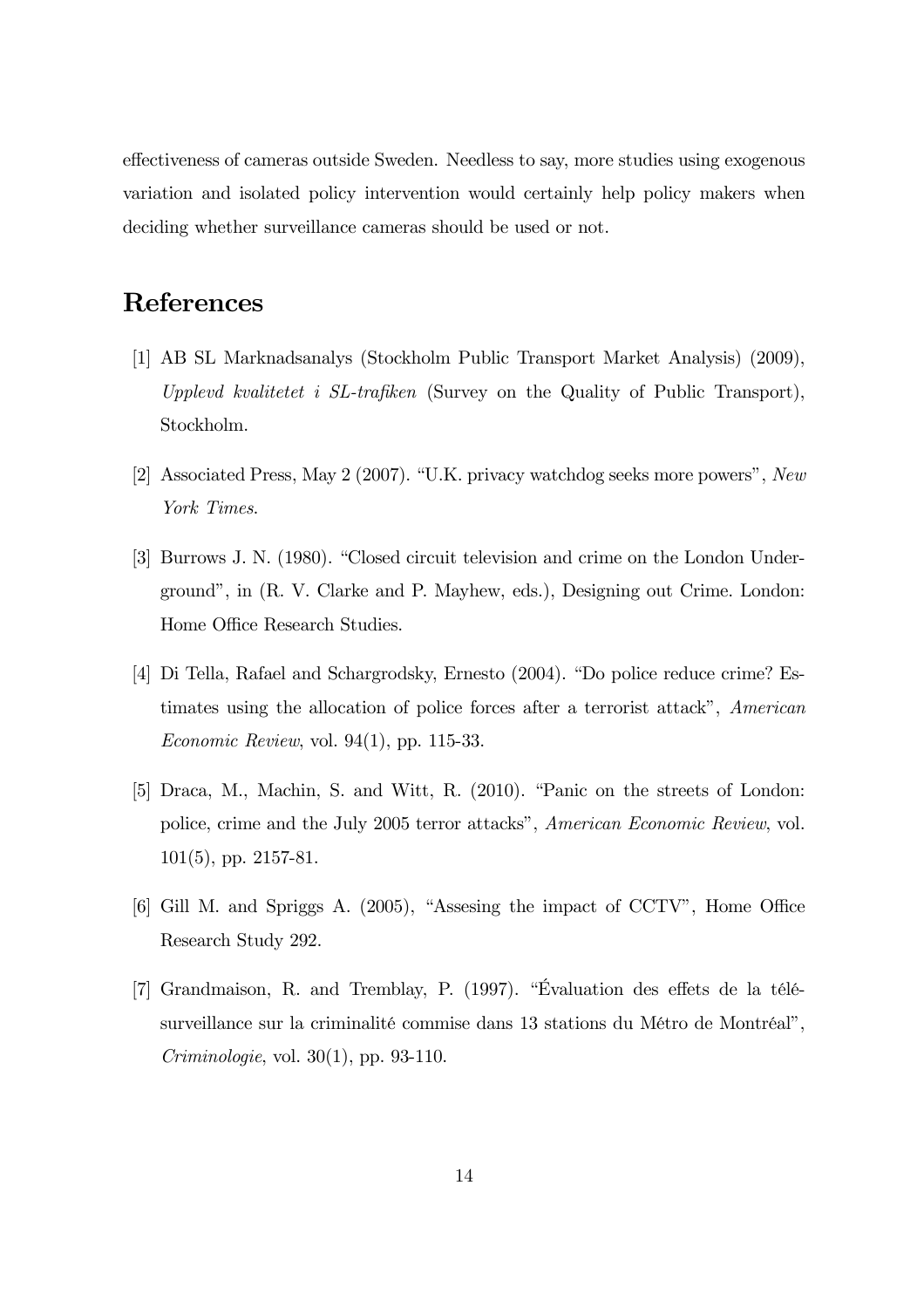- [8] King, J., Mulligan, D. K. and Raphael, S. (2008). "The San Fransciso community safety camera program: an evaluation of the effectiveness of San Francisco's community safety cameras", CITRIS Report, University of California, Berkeley.
- [9] Klick, J. and Tabarrok, A. (2005). "Using terror alert levels to estimate the effect of police on crime", Journal of Law and Economics, vol. 48(1), pp. 267-279.
- [10] Levitt, S. D. (1997). "Using electoral cycles in police hiring to estimate the effect of police on crime", American Economic Review, vol. 87(3), pp. 270—90.
- [11] Machin, S. and Marie, O. (2011). "Crime and police resources: the street crime initiative", Journal of the European Economic Association, vol. 9(4), pp. 678-701.
- [12] Poutvaara, P. and Priks, M. (2009). "The effect of police intelligence on group violence: evidence from reassignments in Sweden", Journal of Public Economics, vol. 93(3/4), pp. 403-411.
- [13] Priks M. (2014). "Do surveillance cameras affect unruly behavior? A close look at grandstands", Forthcoming, Scandinavian Journal of Economics.
- [14] Skinns, D. (1998). "Crime reduction, diffusion and displacement: evaluating the effectiveness of CCTV", in (C. Norris, J. Moran and G. Armstrong, eds.), Surveillance, Closed Circuit television and Social Control, Aldershot,UK: Ashgate.
- [15] Stutzer, A. and Zehnder, M. (2013). "Is camera surveillance an effective measure of counterterrorism?", Defence and Peace Economics, vol. 24(1), pp. 1-14.
- [16] Waples S., Gill, M. and Fisher P. (2009). "Does CCTV displace crime?", Criminology and Criminal Justice, vol. 9(2), pp. 207-224.
- [17] Webb, B. and Laycock, G. (1992). "Reducing crime on the London Underground: an evaluation of three pilot projects", Crime Prevention Unit Series paper 30. London: Home Office Research Studies.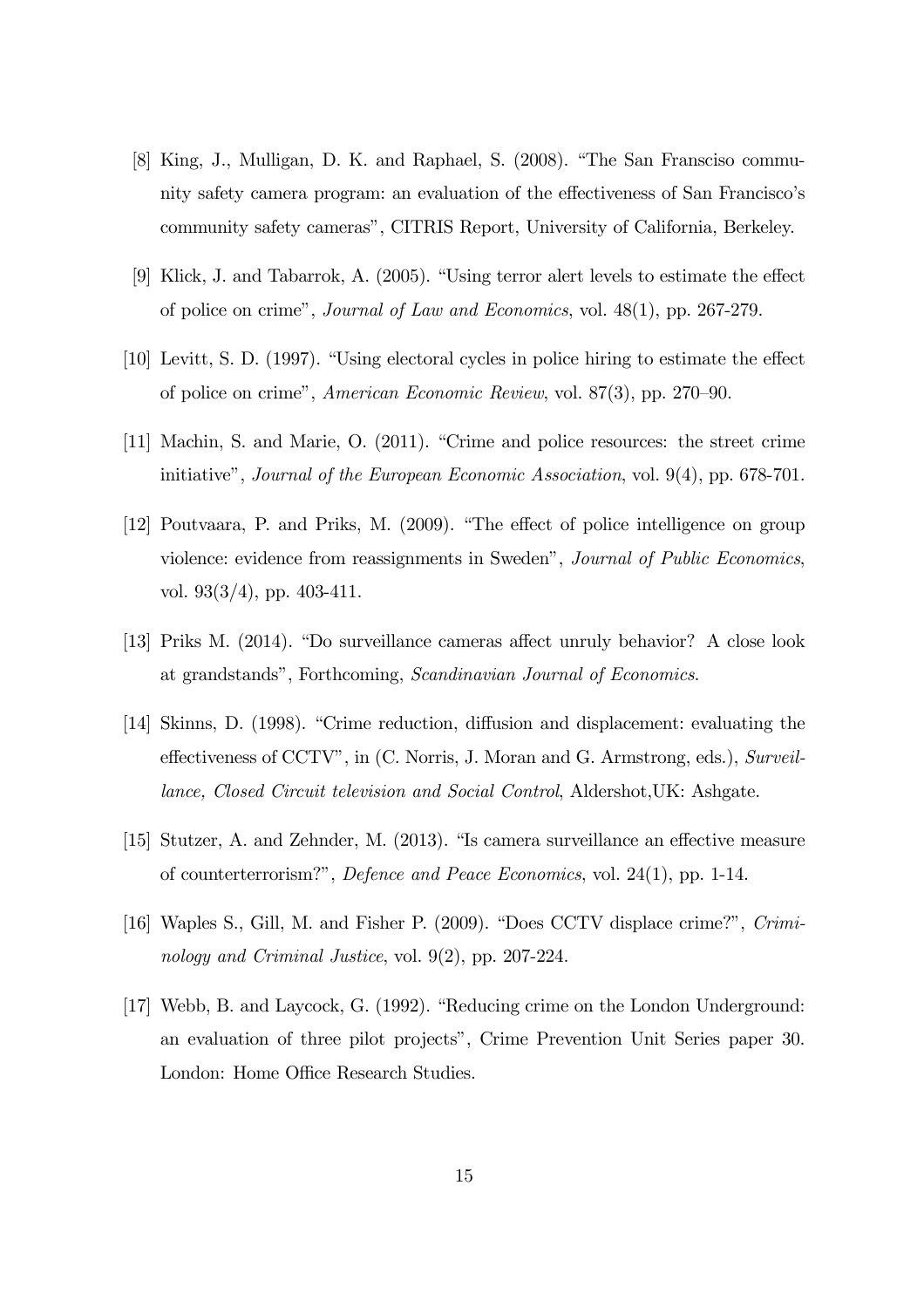- [18] Welsh, B. C. and Farrington, D. P. (2003). "Effects of closed-circuit television on crime", The ANNALS of the American Academy of Political Science, vol. 587(1), pp. 110-135.
- [19] Welsh, B. C. and Farrington, D. P. (2009). "Public areas CCTV and crime prevention: an updated systematic review and meta-analysis", Justice Quarterly, vol. 26(4), pp. 716-745.
- [20] www.polisen.se/Lagar-och-regler/Om-olika-brott/Stold-och-grovstold/Fickstolder-och-bagagestolder, accessed, March 2013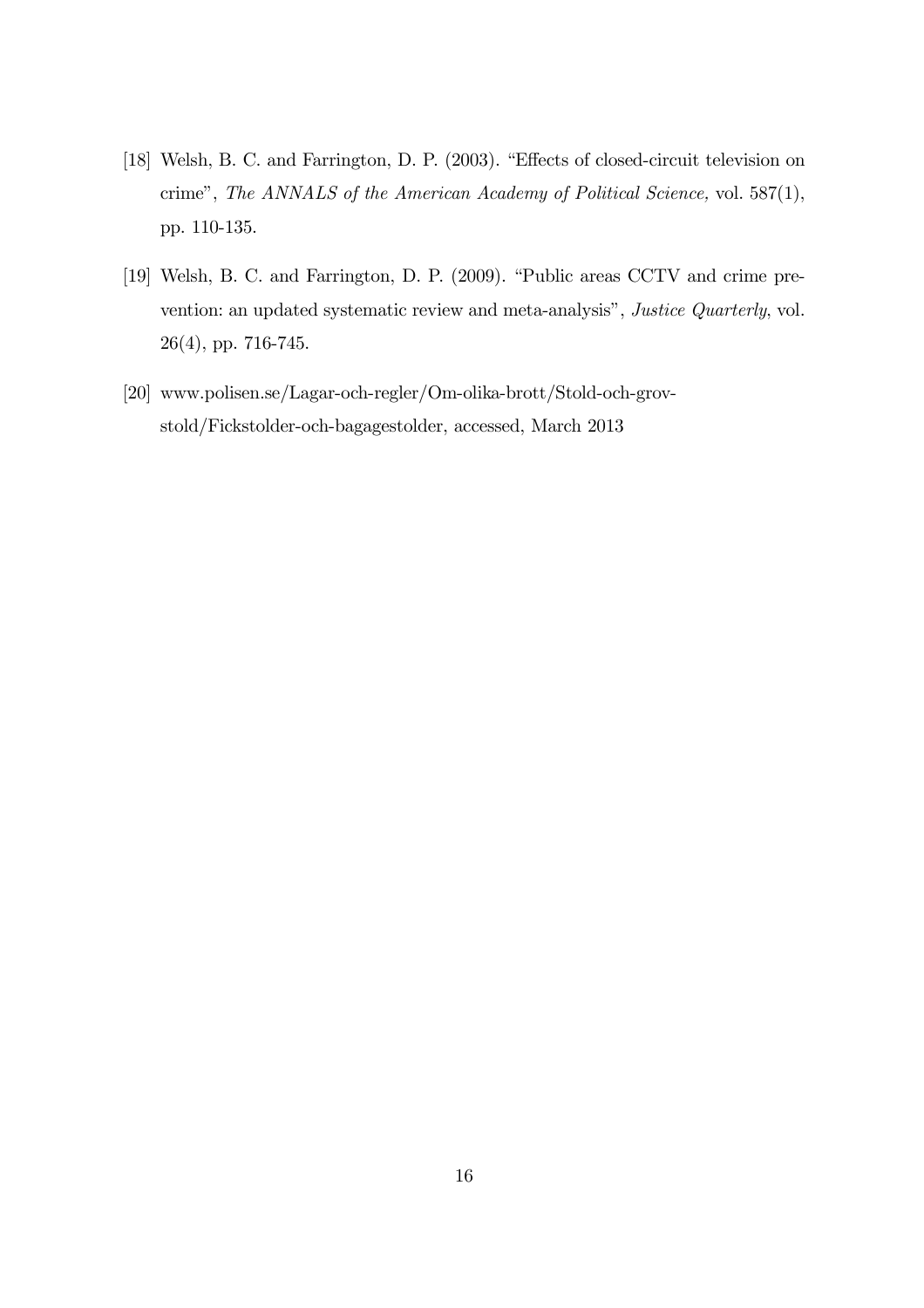#### APPENDIX



Fig. 1. The Stockholm Subway System.



Fig. 2. Timing of the Installation of Surveillance Cameras.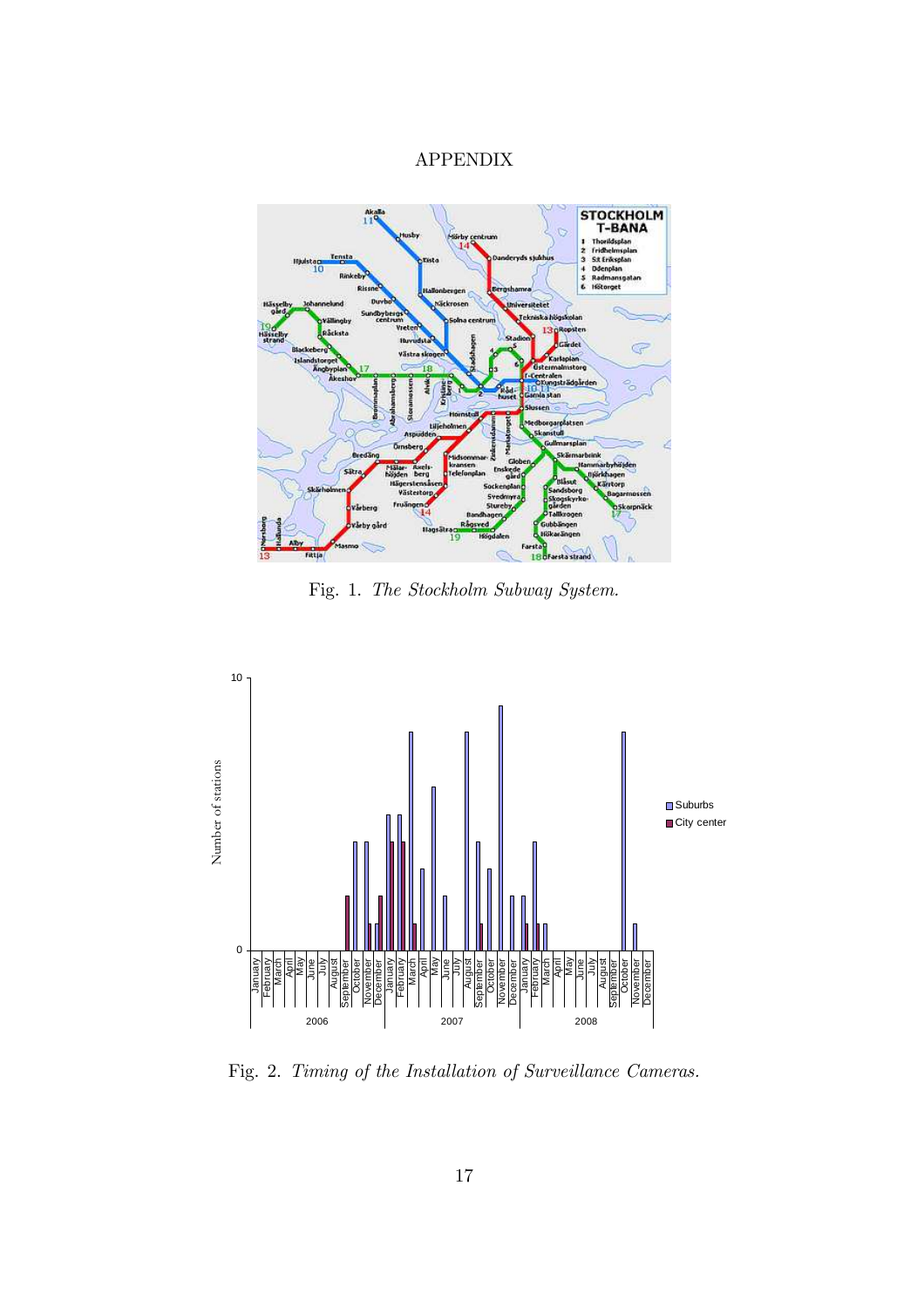

Fig 3. Crime in 2004 and Dates of Installation in the City.



Figure 4. Crime in the Stockholm subway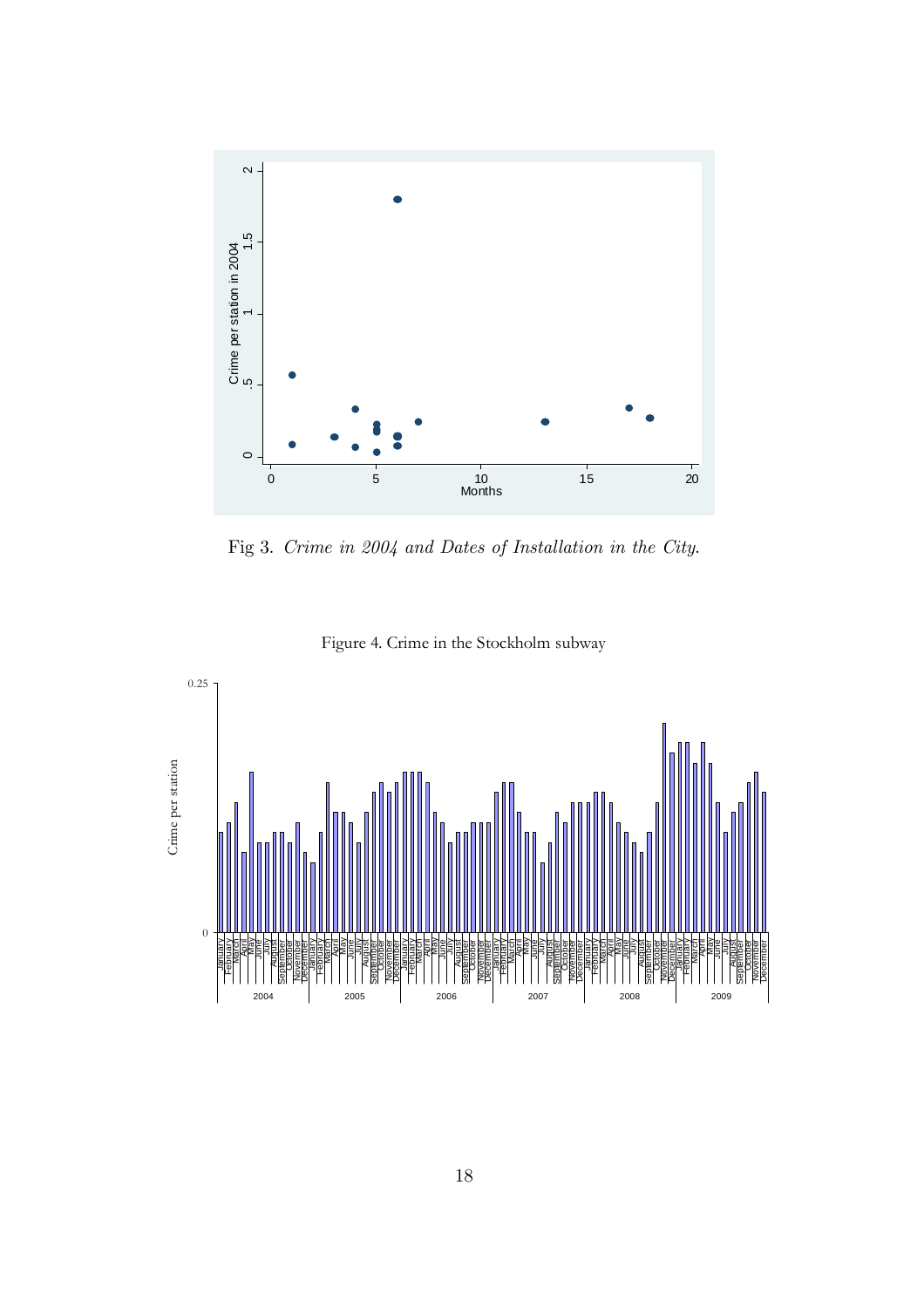

| Table 1            |
|--------------------|
| Summary Statistic. |

|                                                      | Summary Statistics |          |          |         |                |
|------------------------------------------------------|--------------------|----------|----------|---------|----------------|
|                                                      | Mean               | St. Dev. | Min      | Max     | Number of obs. |
| Crime if $city=1$ and camera=0                       | 0.37               | 1.14     | $\theta$ | 29      | 19,709         |
| Crime if city=1 and camera=1                         | 0.37               | 1.21     | $\theta$ | 25      | 17,555         |
| Crime if $city=0$ and camera= $0$                    | 0.06               | 0.39     | $\Omega$ | 22      | 104,856        |
| Crime if $city=0$ and camera=1                       | 0.09               | 0.52     | $\theta$ | 16      | 70,504         |
| Passengers if $city=1$ and $camera=0$                | 31,904             | 33,864   | 66,000   | 155,000 | 19,709         |
| Passengers if city=1 and camera=1                    | 32,390             | 35,903   | 6,000    | 163,900 | 17,555         |
| Passengers if $city=0$ and $camera=0$                | 5,360              | 3,662    | 1,000    | 21,000  | 104,856        |
| Passengers if city=0 and camera=1                    | 6,025              | 4,079    | 1,000    | 25,200  | 70,504         |
| Crime per passenger* if city=1 and camera= $0$       | 0.11               | 0.48     | $\theta$ | 29      | 19,709         |
| Crime per passenger if $city=1$ and $camera=1$       | 0.13               | 0.57     | $\theta$ | 22      | 17,555         |
| Crime per passenger if $city=0$ and $camera=0$       | 0.13               | 0.93     | $\theta$ | 54      | 104,856        |
| Crime per passenger if $city=0$ and camera=1         | 0.17               | 1.18     | $\theta$ | 47      | 70,504         |
| Pickpocketing per passenger if city=1 and camera=0   | 0.017              | 0.093    | $\theta$ | 1.65    | 19,709         |
| Pickpocketing per passenger if city=1 and camera=1   | 0.013              | 0.091    | $\theta$ | 2.77    | 17,555         |
| Pickpocketing per passenger if city=0 and camera=0   | 0.009              | 0.147    | $\theta$ | 9.23    | 104,856        |
| Pickpocketing per passenger if $city=0$ and camera=1 | 0.011              | 0.168    | $\theta$ | 9.60    | 70,504         |
| Crime outside stations if $city=1$ and $camera=0$    | 0.003              | 0.052    | $\Omega$ | 2.75    | 19,692         |
| Crime outside stations if city=1 and camera=1        | 0.003              | 0.061    | $\theta$ | 3.29    | 17,555         |
| Crime outside stations if $city=0$ and $camera=0$    | 0.009              | 0.209    | $\theta$ | 16.13   | 96,369         |
| Crime outside stations if $city=0$ and $camera=1$    | 0.005              | 0.134    | $\theta$ | 9.88    | 63,574         |

Notes. The unit of analysis is days for crime and years for passengers. \*Crime per passenger is multiplied by 10,000.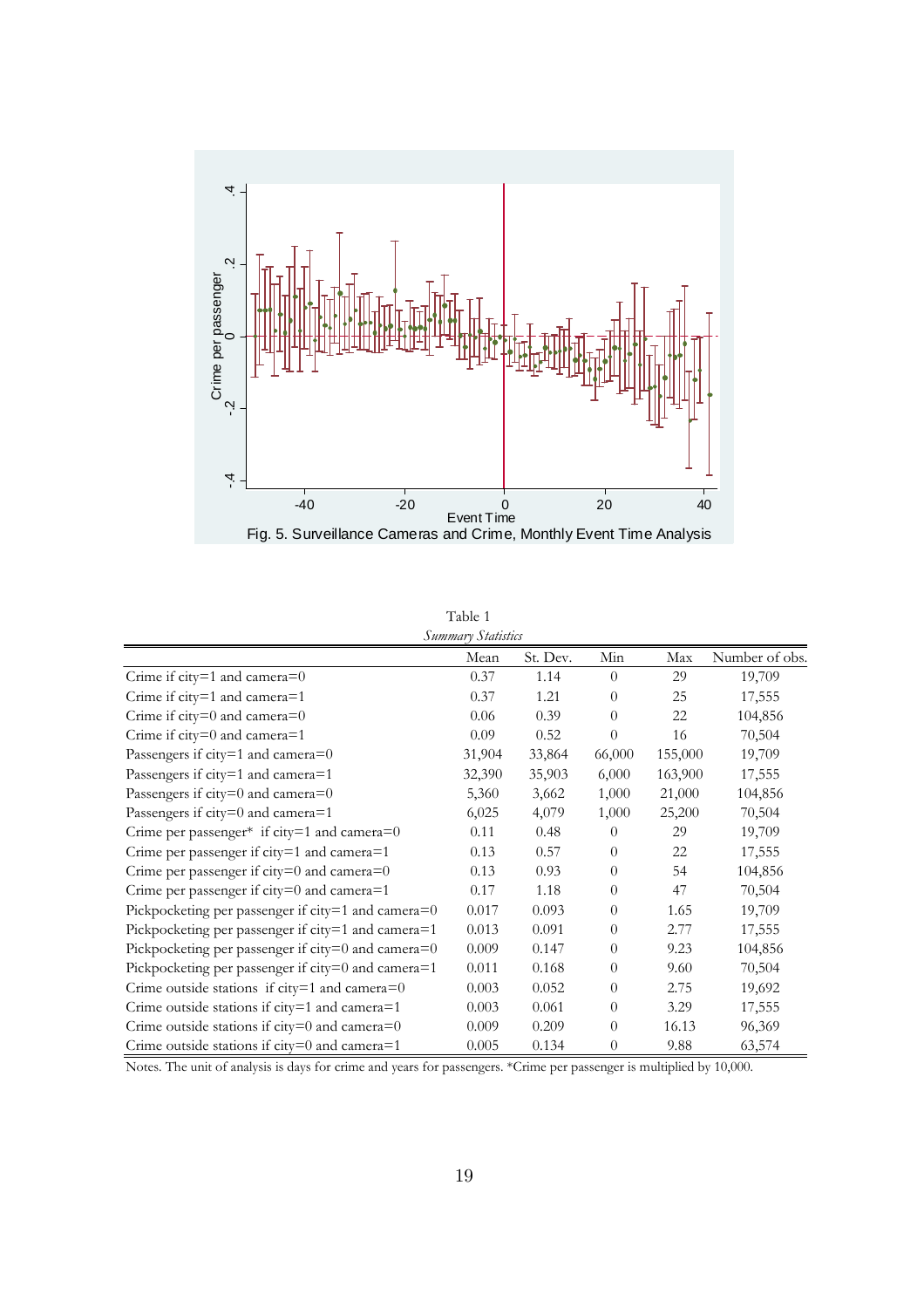| Dependent variable: crime/passenger      |          |                              |            |            |            |            |           |             |
|------------------------------------------|----------|------------------------------|------------|------------|------------|------------|-----------|-------------|
| Sample                                   | '11      | $\left\lceil 2 \right\rceil$ | [3]        | [4]        | $\sqrt{5}$ | [6]        |           | [8]         |
| Camera                                   | $-0.006$ | 0.003                        | $-0.034**$ | $-0.029**$ | $-0.029**$ | $-0.015**$ | 0.013     | 0.022       |
|                                          | (0.010)  | (0.013)                      | (0.012)    | (0.011)    | (0.012)    | (0.07)     | (0.015)   | (0.015)     |
| Camera*city                              |          |                              |            |            |            |            | $-0.028*$ | $-0.037***$ |
|                                          |          |                              |            |            |            |            | (0.016)   | (0.012)     |
| Station-specific linear trends           | $\rm No$ | No                           | $\rm No$   | No         | Yes        | No         | $\rm No$  | Yes         |
| Year fixed effects                       | Yes      | No                           | Yes        | No         | $\rm No$   | $\rm No$   | $\rm No$  | No          |
| Day by year fixed effects                | $\rm No$ | Yes                          | $\rm No$   | Yes        | Yes        | Yes        | Yes       | Yes         |
| Obervations weighted by passengers       | No       | No                           | $\rm No$   | No         | $\rm No$   | Yes        | Yes       | Yes         |
| F-test of joint significance of camera   |          |                              |            |            |            |            | 4.34      | 2.89        |
| and camera*city (p-value in parantheses) |          |                              |            |            |            |            | (0.04)    | (0.09)      |
| $R^2$                                    | 0.00     | 0.02                         | 0.01       | 0.07       | 0.07       | 0.08       | 0.02      | 0.02        |
| Observations                             | 212,624  | 212,624                      | 37,264     | 37,264     | 37,264     | 37,264     | 212,624   | 212,624     |

 Table 2 *Surveillance Cameras and Crime in the Subway*

Notes. \*\*\* indicates significance at the 1 percent level, \*\* at the 5 percent level, and \* at the 10-percent level. The regresssions include station fixed effects and the standard errors are clustered at the level of the stations. The specifications in column 1, 2, 7 and 8 include the whole data set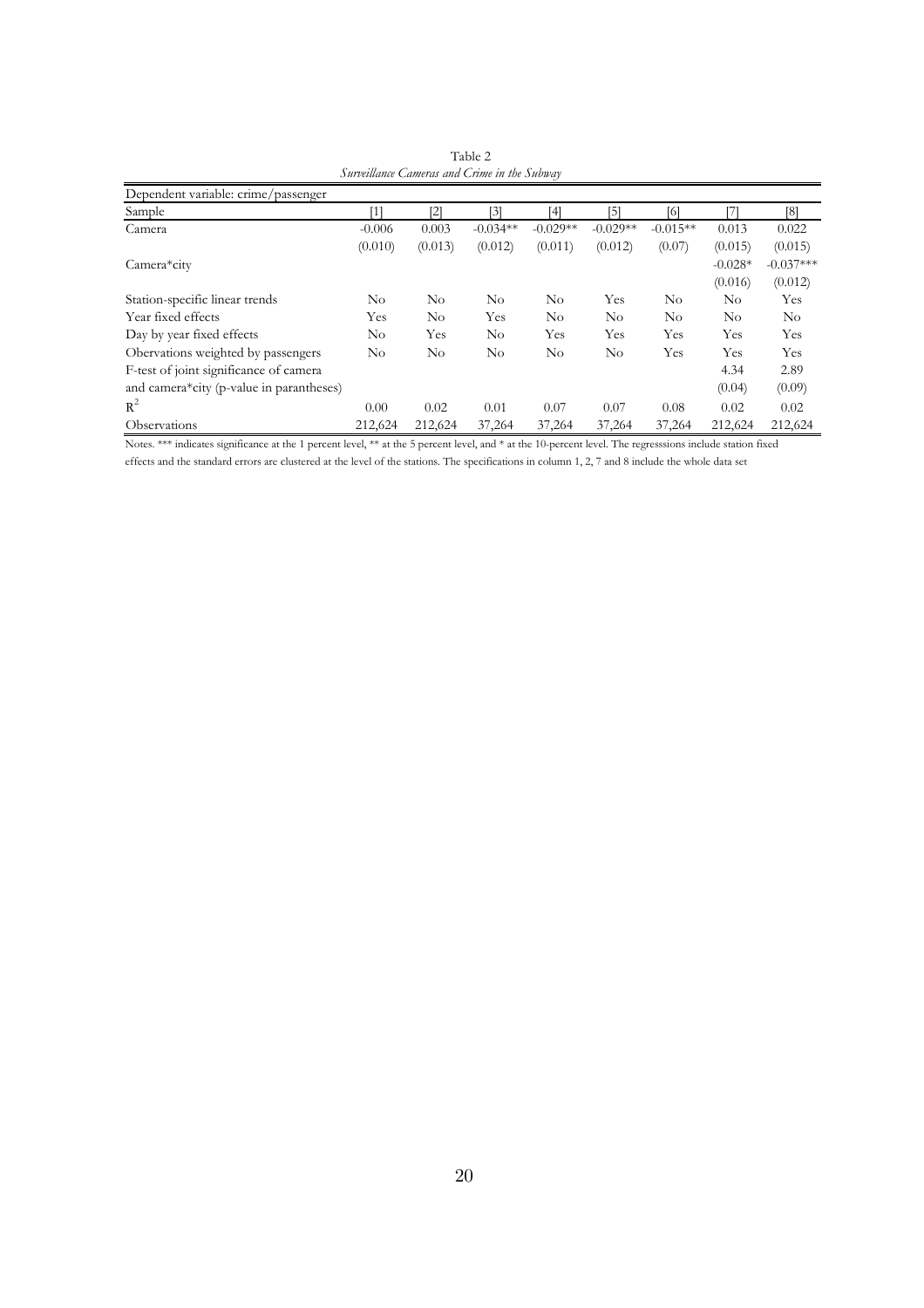| Dependent variables: columns [1]-[5] pickpocketing/passenger, columns [6]-[10] robbery/passenger |           |          |             |            |                   |           |            |          |          |          |
|--------------------------------------------------------------------------------------------------|-----------|----------|-------------|------------|-------------------|-----------|------------|----------|----------|----------|
| Sample                                                                                           | [1]       | [2]      | [3]         | [4]        | $\lceil 5 \rceil$ | [6]       |            | [8]      | [9]      | $[10]$   |
| Camera                                                                                           | $-0.004*$ | $-0.004$ | $-0.004***$ | 0.001      | 0.002             | $-0.002*$ | $-0.003**$ | $-0.001$ | $-0.001$ | $-0.001$ |
|                                                                                                  | (0.002)   | 0.002    | 0.001       | (0.002)    | (0.002)           | (0.001)   | (0.001)    | (0.001)  | (0.001)  | (0.001)  |
| Camera*city                                                                                      |           |          |             | $-0.007**$ | $-0.006***$       |           |            |          | 0.000    | 0.001    |
|                                                                                                  |           |          |             | (0.003)    | (0.002)           |           |            |          | (0.001)  | (0.001)  |
| Station-specific linear trends                                                                   | $\rm No$  | No       | No          | No         | Yes               | No        | No         | No.      | $\rm No$ | Yes      |
| Year fixed effects                                                                               | Yes       | No       | No          | No         | No                | Yes       | No         | No       | No       | No       |
| Day by year fixed effects                                                                        | No        | Yes      | Yes         | Yes        | Yes               | $\rm No$  | Yes        | Yes      | Yes      | Yes      |
| Obervations weighted by passengers                                                               | No        | No       | Yes         | Yes        | Yes               | No        | No         | Yes      | Yes      | Yes      |
| F-test of joint significance of camera                                                           |           |          |             | 16.71      | 13.45             |           |            |          | 1.00     | 0.00     |
| and camera*city (p-value in parantheses)                                                         |           |          |             | (0.00)     | (0.00)            |           |            |          | (0.32)   | (0.94)   |
| $R^2$                                                                                            | 0.01      | 0.07     | 0.09        | 0.02       | 0.02              | 0.00      | 0.06       | 0.05     | 0.01     | 0.01     |
| Observations                                                                                     | 37,264    | 37,264   | 37,264      | 212,624    | 212,624           | 37,264    | 37,264     | 37,264   | 212,624  | 212,624  |

| Table 3                                             |
|-----------------------------------------------------|
| Surveillance Cameras and Planned Crime with Victims |

Notes. \*\*\* indicates significance at the 1 percent level, \*\* at the 5 percent level, and \* at the 10-percent level. The regressions include station fixed effects and the standard errors are clustered at the level of the stations. The specifications in columns 1-3 and 6-8 include stations in the city and the specifications in columns 4,5,9 and 10 the whole data set.

Table 4

| Surveillance Cameras, Drug-related Crime and Assaults                                                 |          |          |         |          |         |          |          |          |          |                |
|-------------------------------------------------------------------------------------------------------|----------|----------|---------|----------|---------|----------|----------|----------|----------|----------------|
| Dependent variables: columns [1]-[5] drug related crime/passenger, columns [6]-[10] assault/passenger |          |          |         |          |         |          |          |          |          |                |
| Sample                                                                                                |          | [2]      | [3]     | [4]      | [5]     | [6]      |          | [8]      | [9]      | [10]           |
| Camera                                                                                                | $-0.003$ | 0.001    | 0.004   | 0.004    | 0.005   | $-0.004$ | $-0.004$ | $-0.002$ | $-0.001$ | $-0.002$       |
|                                                                                                       | (0.005)  | (0.005)  | (0.004) | (0.005)  | (0.006) | (0.003)  | (0.003)  | (0.002)  | (0.003)  | (0.003)        |
| Camera*city                                                                                           |          |          |         | $-0.004$ | 0.002   |          |          |          | $-0.003$ | 0.000          |
|                                                                                                       |          |          |         | (0.007)  | (0.006) |          |          |          | (0.003)  | (0.003)        |
| Station-specific linear trends                                                                        | No.      | No       | No      | $\rm No$ | Yes     | No       | No       | No       | No       | Yes            |
| Year fixed effects                                                                                    | Yes      | No       | No      | No.      | No      | Yes      | No       | No       | No       | N <sub>o</sub> |
| Day by year fixed effects                                                                             | No       | Yes      | Yes     | Yes      | Yes     | $\rm No$ | Yes      | Yes      | Yes      | Yes            |
| Obervations weighted by passengers                                                                    | No       | $\rm No$ | Yes     | Yes      | Yes     | No       | $\rm No$ | Yes      | Yes      | Yes            |
| F-test of joint significance of camera                                                                |          |          |         | 0.00     | 0.41    |          |          |          | 3.61     | 0.84           |
| and camera*city (p-value in parantheses)                                                              |          |          |         | (0.96)   | (0.52)  |          |          |          | (0.06)   | (0.36)         |
| $R^2$                                                                                                 | 0.01     | 0.07     | 0.07    | 0.02     | 0.02    | 0.00     | 0.07     | 0.07     | 0.02     | 0.02           |
| Observations                                                                                          | 37,264   | 37,264   | 37,264  | 212,624  | 212,624 | 37,264   | 37,264   | 37,264   | 212,624  | 212,624        |

Notes. The regressions include station fixed effects and the standard errors are clustered at the level of the stations. The specifications in columns 1-3 and 6-8 include stations in the city and the specifications in columns 4,5,9 and 10 the whole data set.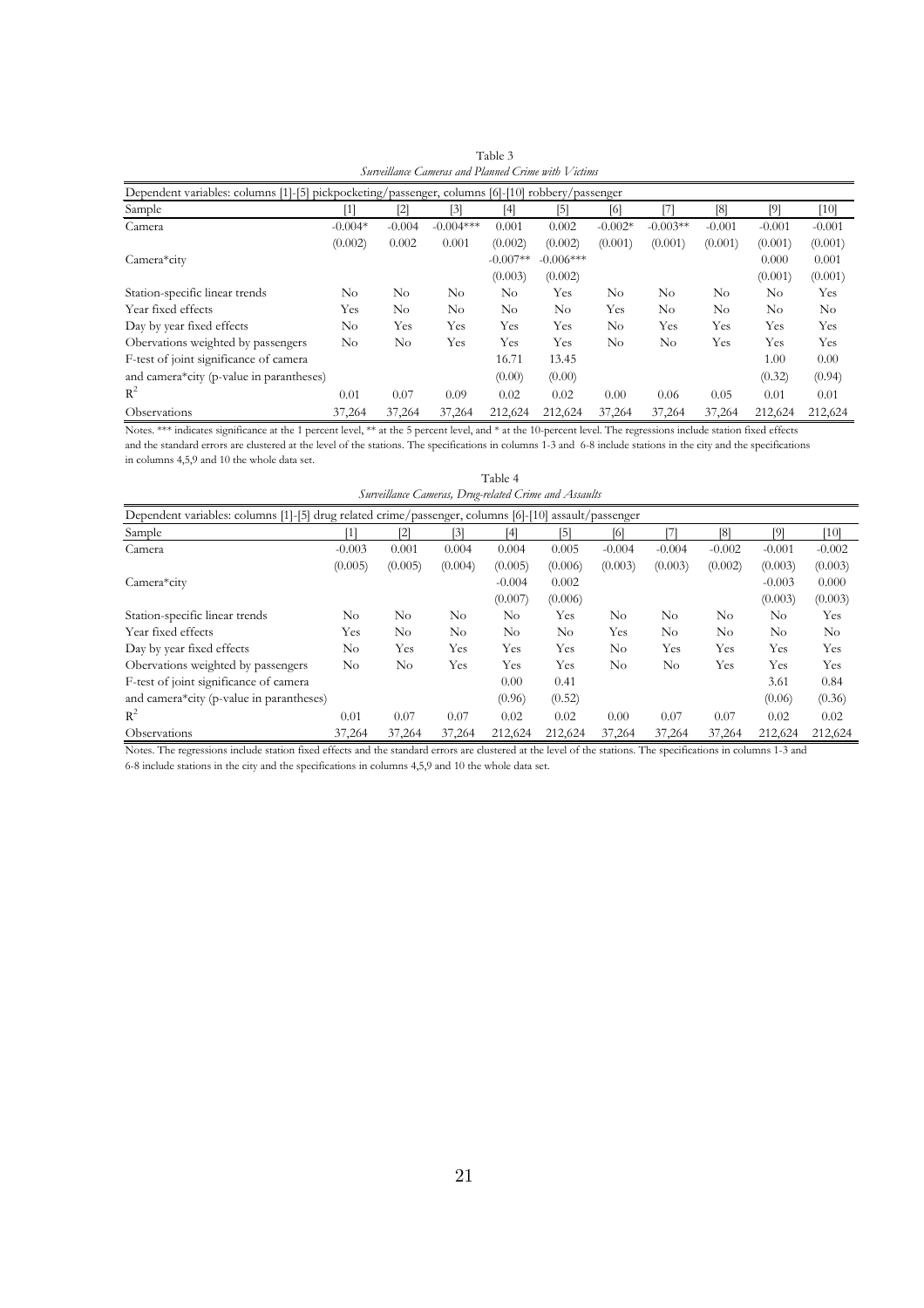| Placebo Treatments                  |            |            |  |  |  |  |
|-------------------------------------|------------|------------|--|--|--|--|
| Dependent variable: crime/passenger |            |            |  |  |  |  |
| Sample                              | $[1]$      | $[2]$      |  |  |  |  |
| camera                              | $-0.036**$ | $-0.036**$ |  |  |  |  |
|                                     | (0.014)    | (0.014)    |  |  |  |  |
| camera-1                            | 0.022      | 0.021      |  |  |  |  |
|                                     | (0.020)    | (0.020)    |  |  |  |  |
| camera-2                            | $-0.025$   | $-0.024$   |  |  |  |  |
|                                     | (0.022)    | (0.023)    |  |  |  |  |
| camera-3                            | $-0.029$   | 0.030      |  |  |  |  |
|                                     | (0.029)    | (0.030)    |  |  |  |  |
| camera-4                            | $-0.051$   | $-0.052$   |  |  |  |  |
|                                     | (0.033)    | (0.032)    |  |  |  |  |
| camera-5                            | 0.027      | 0.026      |  |  |  |  |
|                                     | (0.041)    | (0.041)    |  |  |  |  |
| camera-6                            | 0.001      | $-0.000$   |  |  |  |  |
|                                     | (0.050)    | (0.050)    |  |  |  |  |
| camera-7                            | 0.040      | 0.041      |  |  |  |  |
|                                     | (0.053)    | (0.052)    |  |  |  |  |
| camera-8                            | $-0.024$   | $-0.025$   |  |  |  |  |
|                                     | (0.021)    | (0.021)    |  |  |  |  |
| camera-9                            | $-0.032$   | $-0.032$   |  |  |  |  |
|                                     | (0.022)    | (0.023)    |  |  |  |  |
| camera-10                           | 0.010      | 0.011      |  |  |  |  |
|                                     | (0.032)    | (0.032)    |  |  |  |  |
| camera-11                           | $-0.029$   | $-0.030$   |  |  |  |  |
|                                     | (0.038)    | (0.037)    |  |  |  |  |
| camera-12                           | 0.030      | 0.036      |  |  |  |  |
|                                     | (0.024)    | (0.048)    |  |  |  |  |
| camera-13                           |            | $-0.021$   |  |  |  |  |
|                                     |            | (0.034)    |  |  |  |  |
| camera-14                           |            | 0.007      |  |  |  |  |
|                                     |            | (0.046)    |  |  |  |  |
| camera-15                           |            | 0.036      |  |  |  |  |
|                                     |            | (0.033)    |  |  |  |  |
| camera-16                           |            | $-0.022$   |  |  |  |  |
|                                     |            | (0.025)    |  |  |  |  |
| camera-17                           |            | 0.003      |  |  |  |  |
|                                     |            | (0.025)    |  |  |  |  |
| camera-18                           |            | $-0.015$   |  |  |  |  |
|                                     |            | (0.023)    |  |  |  |  |
| $R^2$                               | 0.07       | 0.07       |  |  |  |  |
| Observations                        | 37,264     | 37,264     |  |  |  |  |

Table 5

Notes. \*\* denotes significance at the 5 percent level and \* at the 10 percent level. The regressions include day fixed effects and station fixed effects. The standard errors are clustered at the level of the stations.